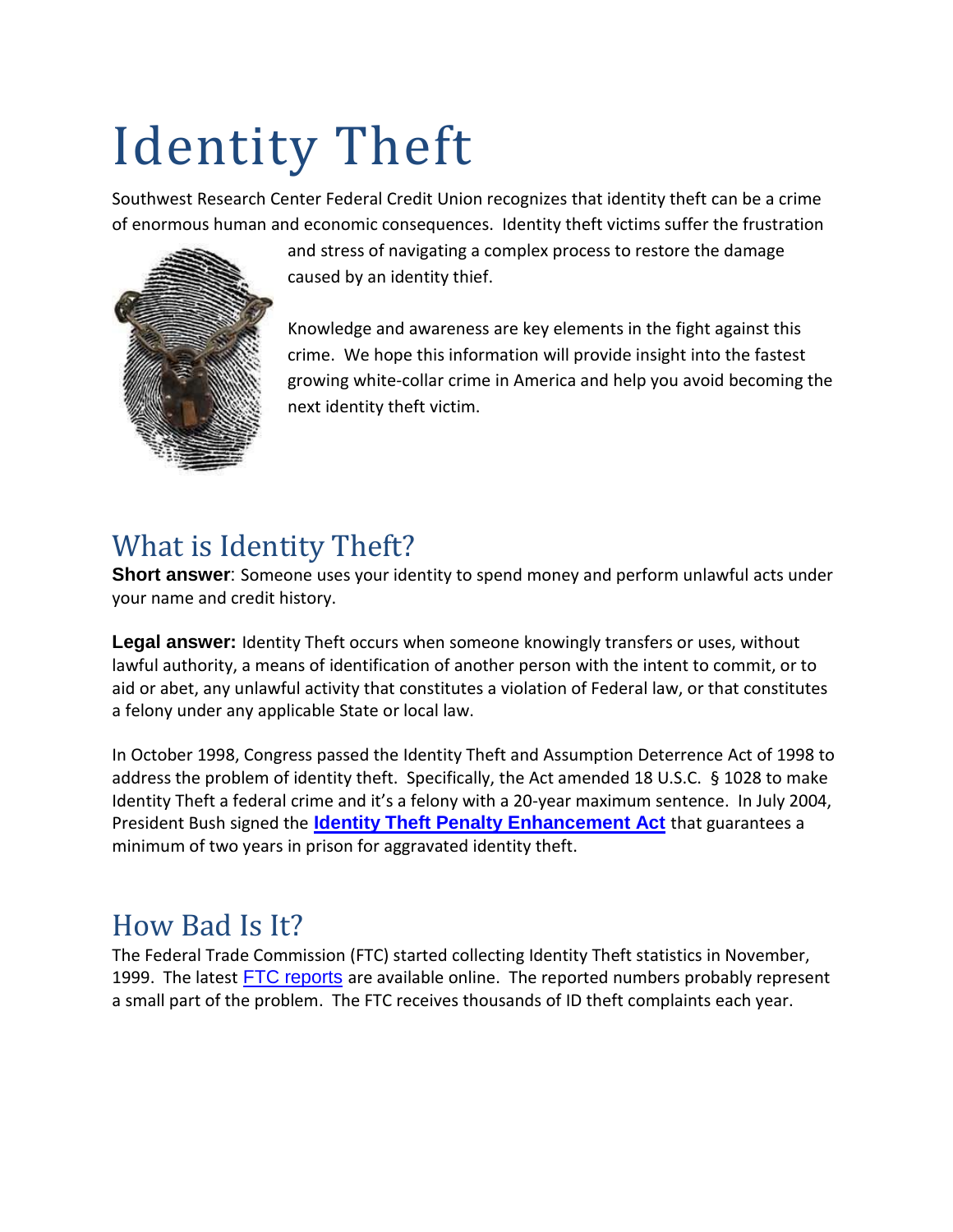

The following data points were extracted from the [FTC Consumer Sentinel Network Data Book](https://www.ftc.gov/system/files/documents/reports/consumer-sentinel-network-data-book-january-december-2014/sentinel-cy2014-1.pdf)  [for 2014](https://www.ftc.gov/system/files/documents/reports/consumer-sentinel-network-data-book-january-december-2014/sentinel-cy2014-1.pdf)

- Government documents\benefits fraud (39%) was the most common form of reported identity theft, followed by credit card fraud (17%), phone or utilities fraud (13%), and bank fraud (8%). Other significant categories of identity theft reported by victims were employment-related fraud (5%) and loan fraud (4%).
- Thirty-two percent of identity theft complainants reported they contacted law enforcement. Of those victims, 88% indicated a report was taken.
- Florida is the state with the highest per capita rate of reported identity theft complaints, followed by Washington and Oregon.

Tax or wage related fraud, represents 32.8% of the government documents/benefits fraud category. The IRS has a [Taxpayer](http://www.irs.gov/uac/Taxpayer-Guide-to-Identity-Theft) Guide to Identity Theft and they also have an Identity Protection Specialized Unit (1-800-908-4490) to assist when all other steps have been taken.

There have been several [studies](https://www.privacyrights.org/ar/idtheftsurveys.htm) attempting to quantify the impact of identity theft. Annual statistics vary, but most agree with:

- approximately \$50 billion loss to businesses and consumers
- 8 to 10 million American victims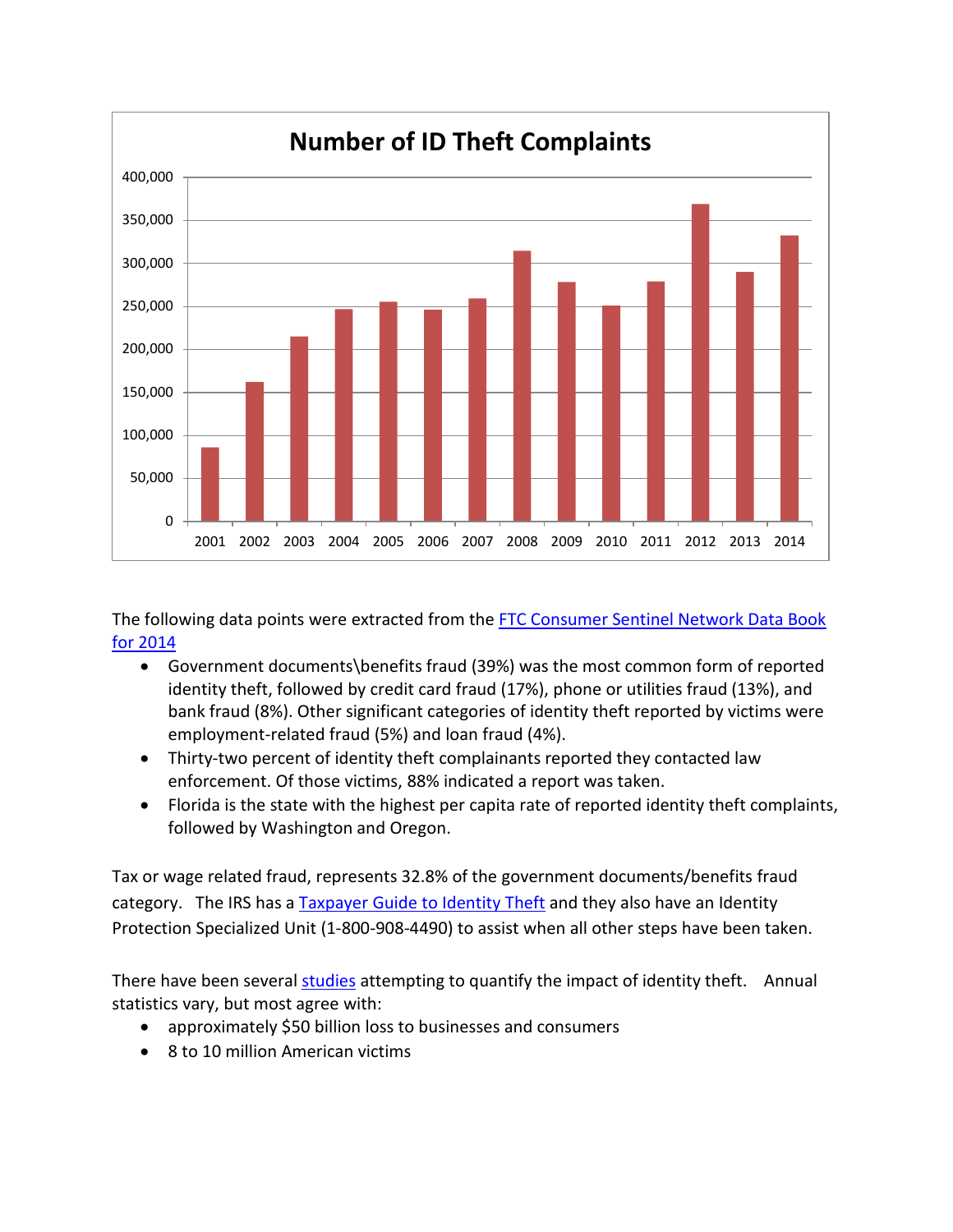# What Can Happen?

Identity thieves have a buy now pay never shopping binge at your expense. California State Senator Debra Bowen notes that "Identity theft is one of the easiest, most risk-free crimes thieves can commit. They don't need a gun, a knife, or a getaway car. All they need is someone's Social Security number and a pen." ID thieves can use your name to:

- open credit card accounts
- open phone and utilities accounts
- get a bank loan or checking account
- file a tax return to get a refund
- buy a car
- get medical care
- and the most amazing part of all **They can go to jail under your name**!

# How Does It Happen?

Most victims don't know how their identity was stolen. Today's society of easy and legal access to information makes it easier than you may think. Data gathered through the Internet and electronic databases are potential sources for identity thieves, but low-tech means of stealing your information are more prevalent.

# **Dumpster Divers**

An individual or business that fails to properly dispose of personal identification information, by shredding or mutilating, could find themselves susceptible to a "dumpster diver"--an individual who retrieves discarded material looking for anything of value.

Dumpster divers obtain account numbers, social security numbers, addresses, and dates of birth from financial, medical, and personal records--all of which they can use to assume an identity. The tax return season is like Christmas for identity thieves since so many people clean out their files.

You may follow a strict discipline of shredding sensitive documents, but what about the businesses that maintain your personal information. How do they dispose of records with your information?

Dumpster diving is a popular activity for thieves. An Internet search reveals several dumpster diver clubs you can join. You know you have reached a low point in life when you are a member of a dumpster diver club!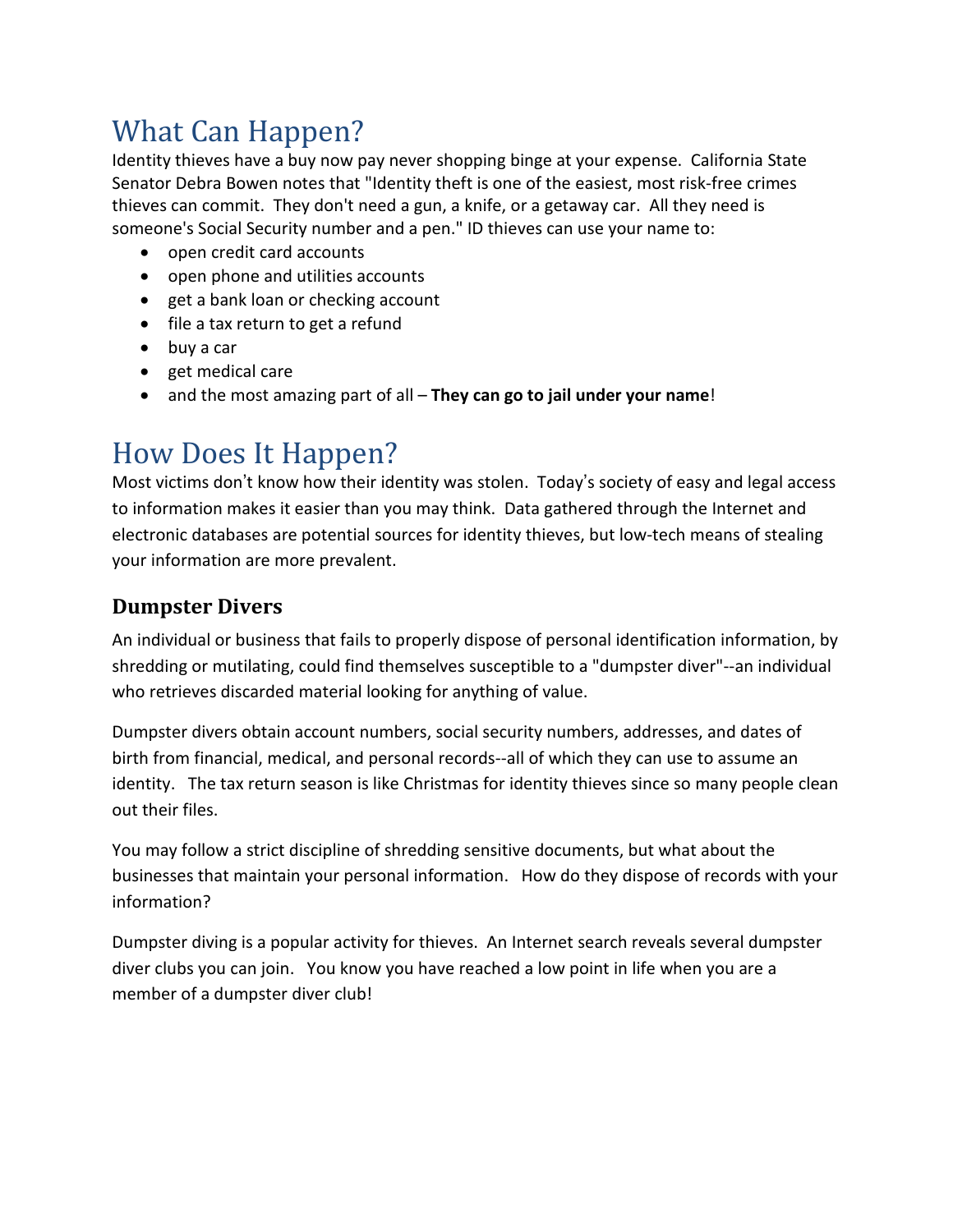#### **Mail Theft**



Thieves check mailboxes looking for all kinds of interesting treasures.

 How many pre-approved credit card offers did you receive in the mail last week?

 Did you receive any statements containing your social security number, account numbers, etc.?

Did you mail any bills with sensitive information?

Did you help your identity thief by **raising the red flag** on your mailbox to announce that your information is ready to be taken?

Your identity thief may take an easier route by simply submitting a change of address to temporarily divert your mail to a mailbox of a vacant house that he has access to. He only needs a week in most cases to receive a few pre-approved credit card offers. The post office will mail a change of address acknowledgement to both the new and old addresses. Contact your post office immediately if you receive a change of address notice unexpectedly.

#### **Fake driver licenses and Social Security cards are for sale**

Unethical businesses sell valid-looking drivers licenses and social security cards by publishing a ridiculous disclaimer that states the cards are novelty ID cards for novelty purposes only.

#### **Insiders may sell your information**

Your personal and sensitive information is maintained in records in several places. Your employer, dentist, doctor, county clerk and creditors just to name a few have information that is very valuable to an identity thief. A thief may be able to convince an employee to copy a few records for a few hundred dollars. Who's going to know?

#### **Internet**

There are web sites that sell your Social Security number. You can search for someone's birth date and even do a public records search. Use Google to search for your area code and phone number. You'll probably get a link to your name, address, zip code and a map to your house.

Google and other search engines provide a process to remove your phone number from their listings.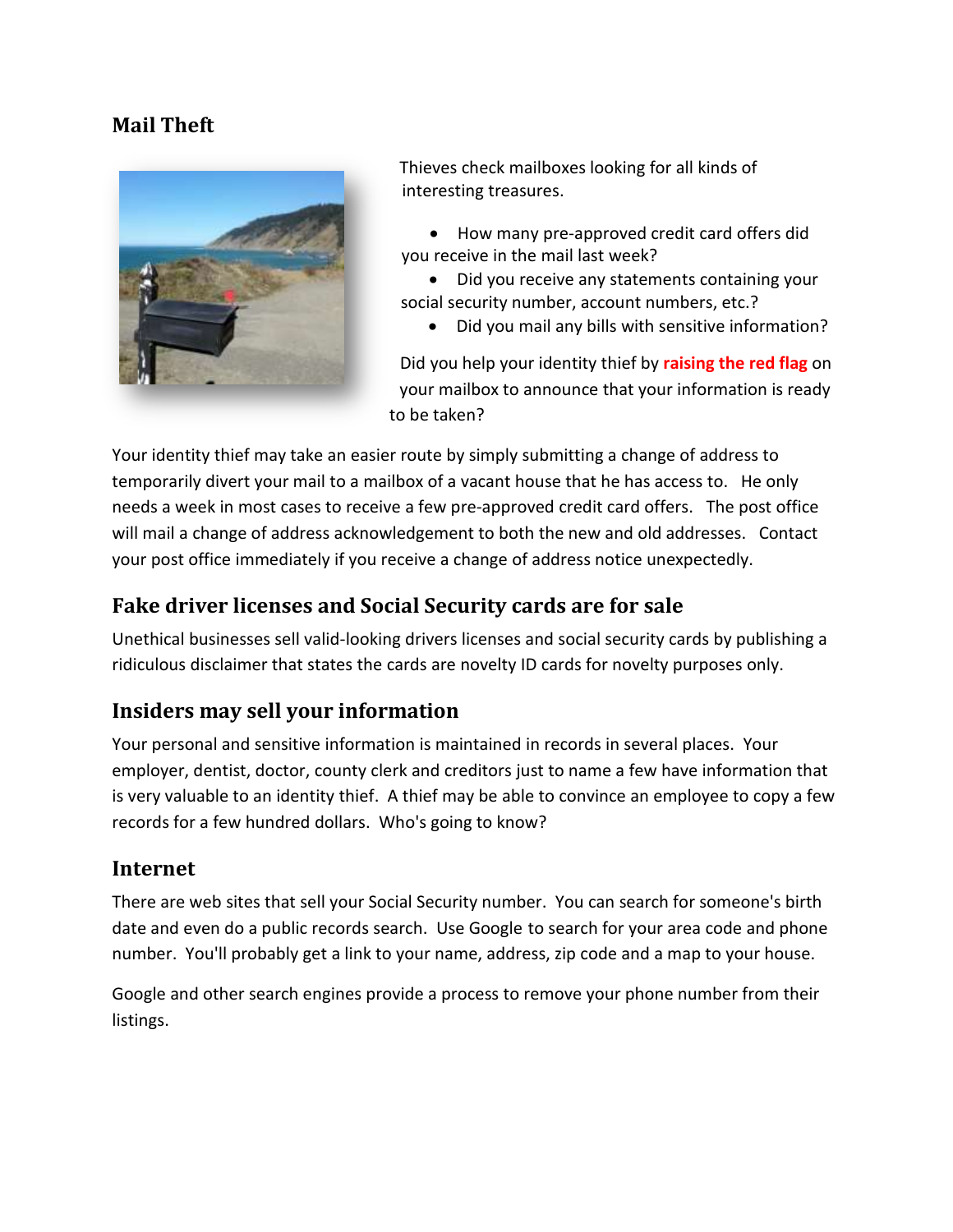These links provide examples of information collection, opportunities to remove your name from some collections:

| <u>infospace</u>                               | Their privacy policy states "you can review, correct, change or remove the<br>personal registration information you provide to InfoSpace and that InfoSpace<br>controls." It's not clear how to control your information. Try sending a request<br>through their contact form                                                                                                                                                                                                                                                                                                                                                                                             |
|------------------------------------------------|---------------------------------------------------------------------------------------------------------------------------------------------------------------------------------------------------------------------------------------------------------------------------------------------------------------------------------------------------------------------------------------------------------------------------------------------------------------------------------------------------------------------------------------------------------------------------------------------------------------------------------------------------------------------------|
| <b>Network Advertising</b><br>Initiative       | Opt out of interest-based advertising at www.networkadvertising.org/choices/                                                                                                                                                                                                                                                                                                                                                                                                                                                                                                                                                                                              |
| <b>Online Behavioral</b><br><b>Advertising</b> | Opt out of interest-based advertising at www.aboutads.info/choices/                                                                                                                                                                                                                                                                                                                                                                                                                                                                                                                                                                                                       |
| MobileAppTracking                              | Opt out at www.optoutmobile.com/optout/index.html .                                                                                                                                                                                                                                                                                                                                                                                                                                                                                                                                                                                                                       |
| <b>Do Not Track</b>                            | Opt out at http://donottrack.us/                                                                                                                                                                                                                                                                                                                                                                                                                                                                                                                                                                                                                                          |
| <b>WhitePages.com</b>                          | Their data police at www.whitepagescustomers.com/data-policy/ states "In<br>order to stop further collection of information by us, you will need to stop using<br>our products and services."                                                                                                                                                                                                                                                                                                                                                                                                                                                                             |
| Yahoo!                                         | You can opt out of interest-based ads at<br>https://info.yahoo.com/privacy/us/yahoo/opt_out/targeting/details.html                                                                                                                                                                                                                                                                                                                                                                                                                                                                                                                                                        |
| SuperPages.com                                 | Search for your listing at http://wp.superpages.com/ and then look for the<br>"Remove Listing" link near the page bottom.                                                                                                                                                                                                                                                                                                                                                                                                                                                                                                                                                 |
| <b>Zaba Search</b>                             | In order for ZabaSearch to "opt out" your public information from being<br>viewable on the ZabaSearch website, we need to verify your identity and<br>require faxed proof of identity. Proof of identity can be a state issued ID card or<br>driver's license. If you are faxing a copy of your driver's license, cross out the<br>photo and the driver's license number. We only need to see the name, address<br>and date of birth. We will only use this information to process your opt out<br>request. Please fax to 425-974-6194 and allow 4 to 6 weeks to process your<br>request. - See more at:<br>http://www.zabasearch.com/block records/#sthash.rFF6mlkC.dpuf |
| Stop junk mail, email, &<br>phone calls.       | Stop junk mail, email, and phone calls with tips from<br>http://www.obviously.com/junkmail/                                                                                                                                                                                                                                                                                                                                                                                                                                                                                                                                                                               |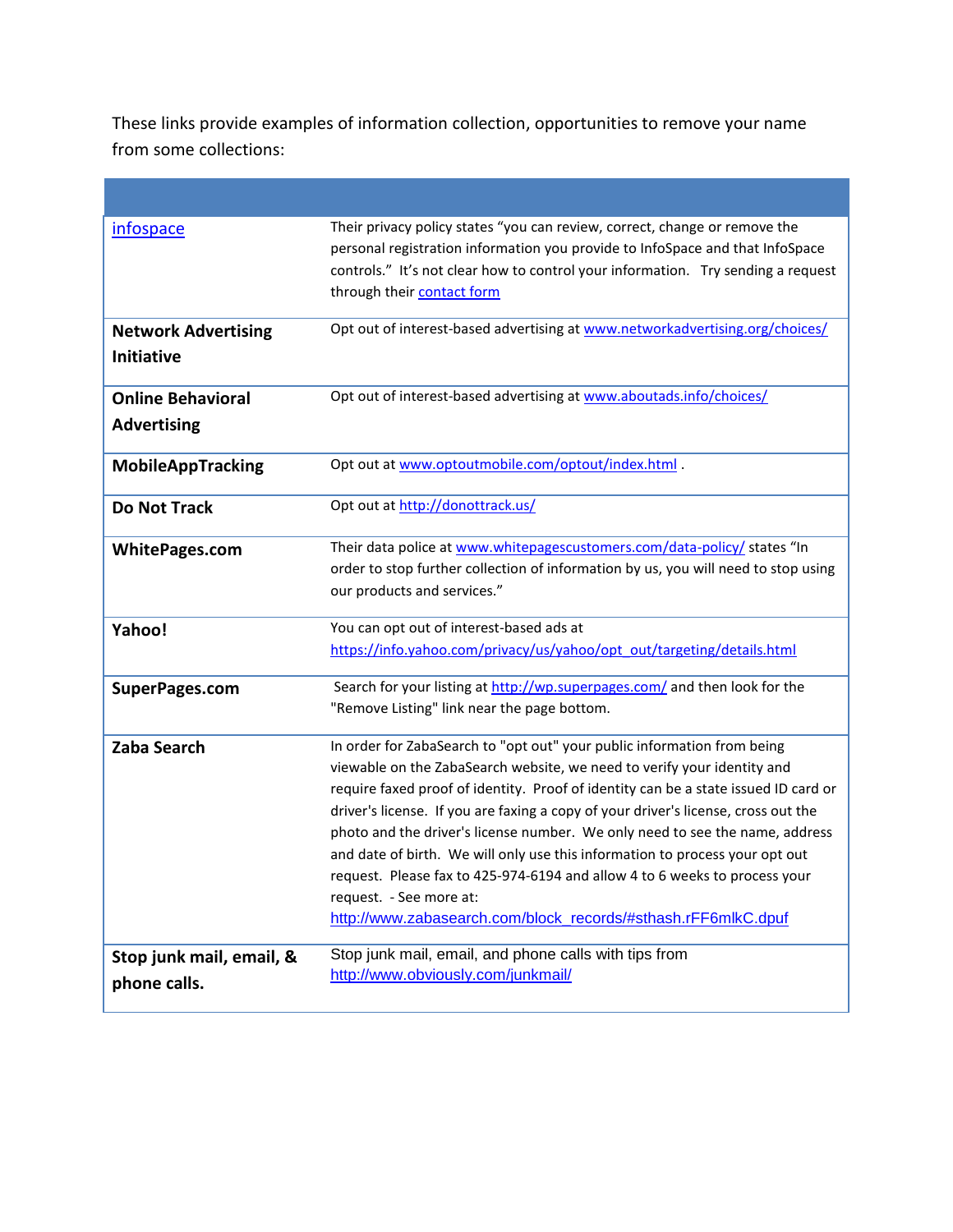#### **Pretext Calling**

Some thieves are very skilled at calling you or businesses to collect information about you. They call under the pretext of being someone else or you. They're looking for account numbers, your mother's maiden name, birth date, etc. Each call yields a little more information. Finally, they have enough info to convincingly assume your identity.

# **Please remember that the Southwest Research Center FCU will never solicit sensitive information through email or the telephone.**

## **Credit Reports**

Thieves obtain credit reports by abusing their employer's authorized access to credit reports or by posing as a landlord, employer or someone else who may have a legitimate need for and a legal right to the information. Your credit report provides all the information required to steal your identity -- social security number, birthday, phone number, account listing, employer, addresses, etc.

#### **Scams**

The Internet is full of scams and fraudulent efforts. Visit the Fraud Avengers website at <http://fraudavengers.org/> to get informed.

Here are a few of the popular scams.

#### **Lottery**

You get an email claiming you just won a lottery. All you have to do is contact an agent to provide your sensitive information to claim the cash.

#### **Nigerian E-mail**

This scam is sent out to victims via letter, e-mail, and fax. It consists of a message stating the sender has a large sum of money and needs help transferring it out of Nigeria or some other place. As a reward for your help, the sender promises to pay you a few million dollars. Of course you only have to provide your bank account number, social security number, etc.

Visit <http://home.rica.net/alphae/419coal/> to learn more about the Nigerian scams.

#### **Online Auction Fraud**

The fraud involves a fake ad on eBay to let someone "win" the bid and send in their money, but never send out the merchandise.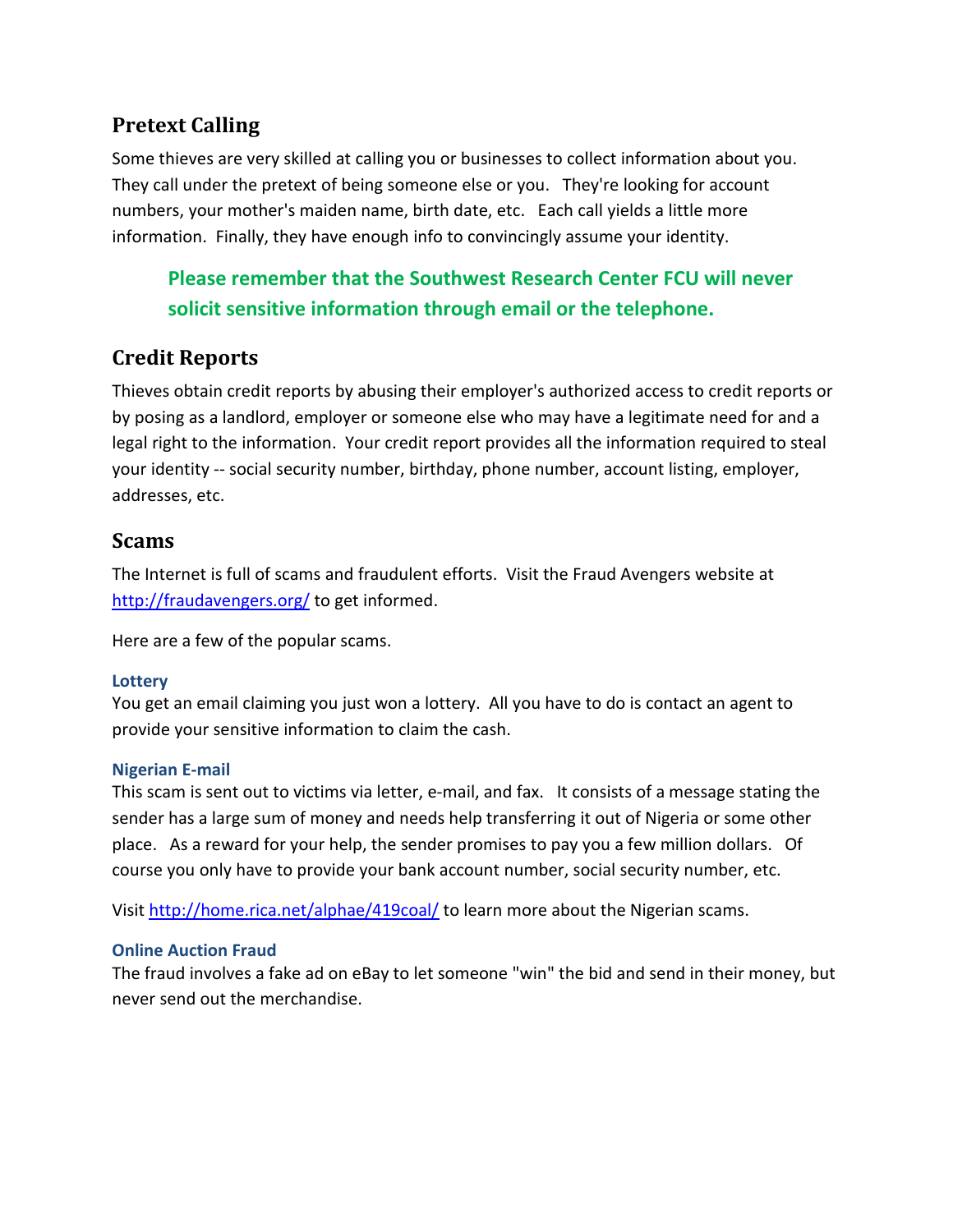#### **Phishing**

Phishing is a high-tech scam that uses spam or pop-up messages to deceive you into disclosing your credit card numbers, bank account information, Social Security number, passwords, or other sensitive information.

Phishers send an email or pop-up message that claims to be from a business or organization that you deal with - for example, your Internet service provider (ISP), bank, online payment service, or even a government agency. The message usually says that you need to "update" or "validate" your account information. It might threaten some dire consequence if you don't respond. The message directs you to a Web site that looks just like a legitimate organization's site, but it isn't. What is the purpose of the bogus site? To trick you into divulging your personal information so the operators can steal your identity.

By hijacking the trusted brands of well-known banks, online retailers and credit card companies, phishers are able to convince up to 5% of recipients to respond to them.

Visit the Anti-Phishing Working Group at <http://www.antiphishing.org/> to learn more and to report phishing attacks.

## **Please remember that the Southwest Research Center FCU will never solicit sensitive information through email or the telephone.**

Visit <http://www.fraudwatchinternational.com/phishing-alerts> for a list of the latest phishing attempts.

#### **You've Won A Prize**

The thieves call you with the exciting news of a prize you just won. All they need is a credit card number, social security number, etc, to validate the award.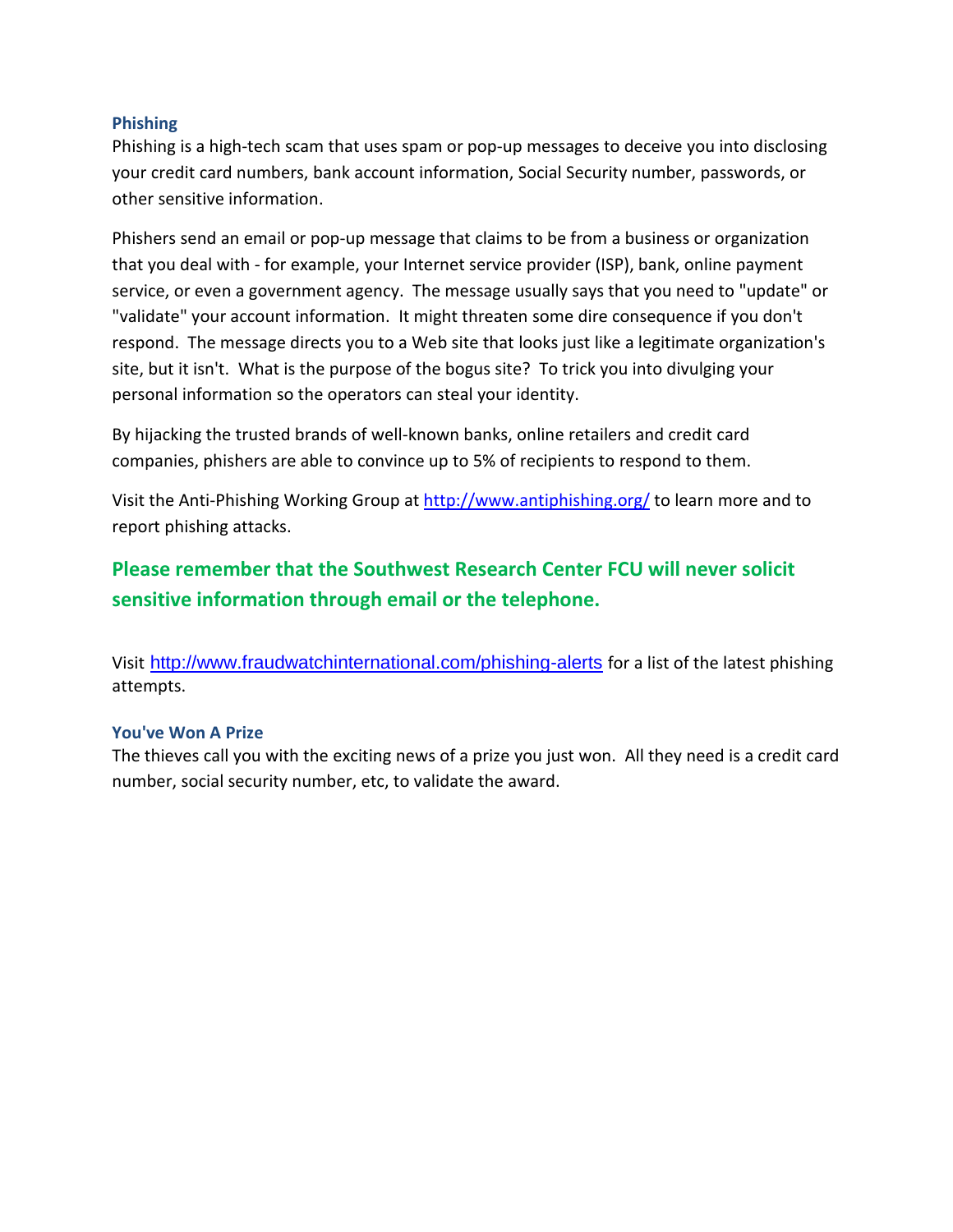# Preventive Measures

You can never be 100% protected from identity thieves, but you can do a lot to make it difficult for thieves to get your information. Early detection is the key. An average of 12 months passes by before most people realize they are victims of Identity Theft.

# **Free Annual Credit reports**

Credit bureaus, also known as Credit Reporting Agencies, maintain your credit history files. Order your credit report at least once each year from all three of the major credit bureaus to detect evidence of identity theft. Reviewing your credit report is the best tool to detect identity theft.

Thanks to the Fair and Accurate Credit [Transactions](http://en.wikipedia.org/wiki/Fair_and_Accurate_Credit_Transactions_Act) Act (FACTA), all Americans can receive one free credit report from each bureau annually. Identity theft victims can receive two copies from each bureau in the year the theft occurs. The free annual credit reports can be [ordered](https://www.annualcreditreport.com/gettingReports.action) online, by [phone,](https://www.annualcreditreport.com/gettingReports.action) or by mail. Free credit reports requested online are viewable immediately.

**Online:**[www.annualcreditreport.com](http://www.annualcreditreport.com/)

**Phone:** 1-877-322-8228

**Mail:** Mail the [request](https://www.annualcreditreport.com/manualRequestForm.action) form to: Annual Credit Report Request Service P.O. Box 105281 Atlanta, GA 30348-5281

You can order all three free credit reports at the same time, but it's a better idea to order a credit report from a different credit bureau at four month intervals to increase your odds of detecting identity theft activity throughout the year. Your spouse should order their credit reports two months after you do. This will provide a snapshot of your credit several times throughout the year.

Here is a sample schedule. Setup the reminders on your phone right now.

| January<br>YOU<br><b>Equifax</b>             | February | March<br><b>SPOUSE</b><br>Equifax              | April    |
|----------------------------------------------|----------|------------------------------------------------|----------|
| May<br>YOU<br><b>Experian</b>                | June     | July<br><b>SPOUSE</b><br><b>Experian</b>       | August   |
| September<br><b>YOU</b><br><b>TransUnion</b> | October  | November<br><b>SPOUSE</b><br><b>TransUnion</b> | December |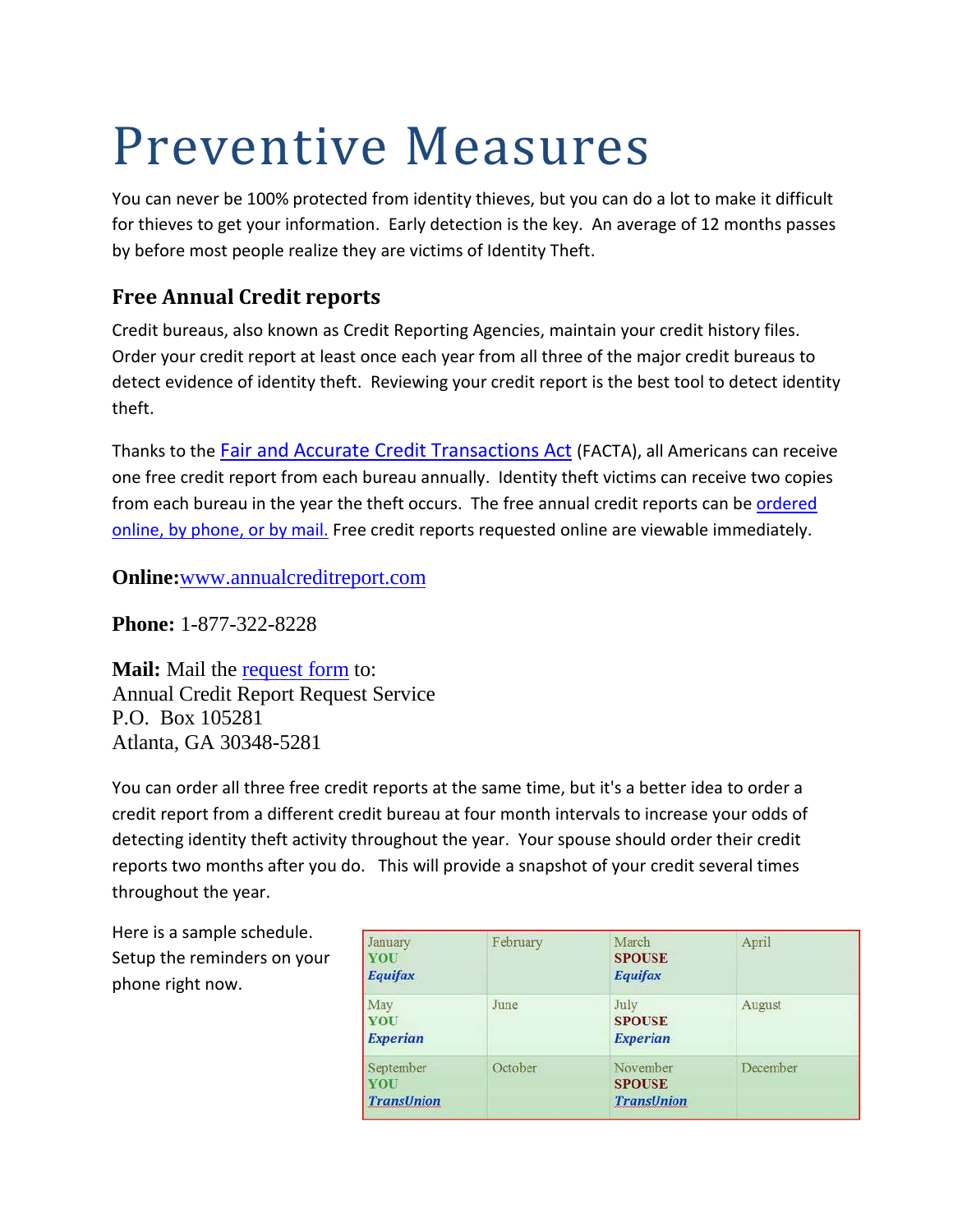Review your credit reports thoroughly for suspicious charges and credit inquires that represent attempts to open an account in your name. Incorrect addresses are also a clue a thief may have attempted to get a credit card in your name.

# **Additional Credit reports**

The three major credit bureaus are Equifax, Experian, and TransUnion. Each bureau will sell you credit reports for a small fee if you want additional credit reports after ordering your free reports. You can order additional credit reports through a credit bureau web site, by phone, or by mail as shown below.

You can request additional free credit reports when you submit fraud [alerts.](http://www.idtheftawareness.com/id_theft_pages/FraudAlerts.php)

| <b>Equifax</b>    | <b>Order Credit Reports</b>                   |
|-------------------|-----------------------------------------------|
|                   | Online: www.equifax.com                       |
|                   | Phone: 1-800-685-1111                         |
|                   | Mail: P.O. Box 740241, Atlanta, GA 30374-0241 |
|                   | <b>Report Fraud</b>                           |
|                   | Phone: 1-800-525-6285                         |
|                   | Mail: P.O. Box 740241, Atlanta, GA 30374-0241 |
| <b>Experian</b>   | <b>Order Credit Reports</b>                   |
|                   | Online: www.experian.com                      |
|                   | Phone: 1-888-EXPERIAN (397-3742)              |
|                   | Mail: P.O. Box 2104, Allen TX 75013           |
|                   | <b>Report Fraud</b>                           |
|                   | Phone: 1-888-EXPERIAN (397-3742               |
|                   | P.O. Box 9532, Allen TX 75013                 |
| <b>TransUnion</b> | <b>Order Credit Reports</b>                   |
|                   | Online: www.transunion.com                    |
|                   | Phone: 1-800-916-8800                         |
|                   | Mail: P.O. Box 1000, Chester, PA 19022        |

# **Credit Bureau Contact Info**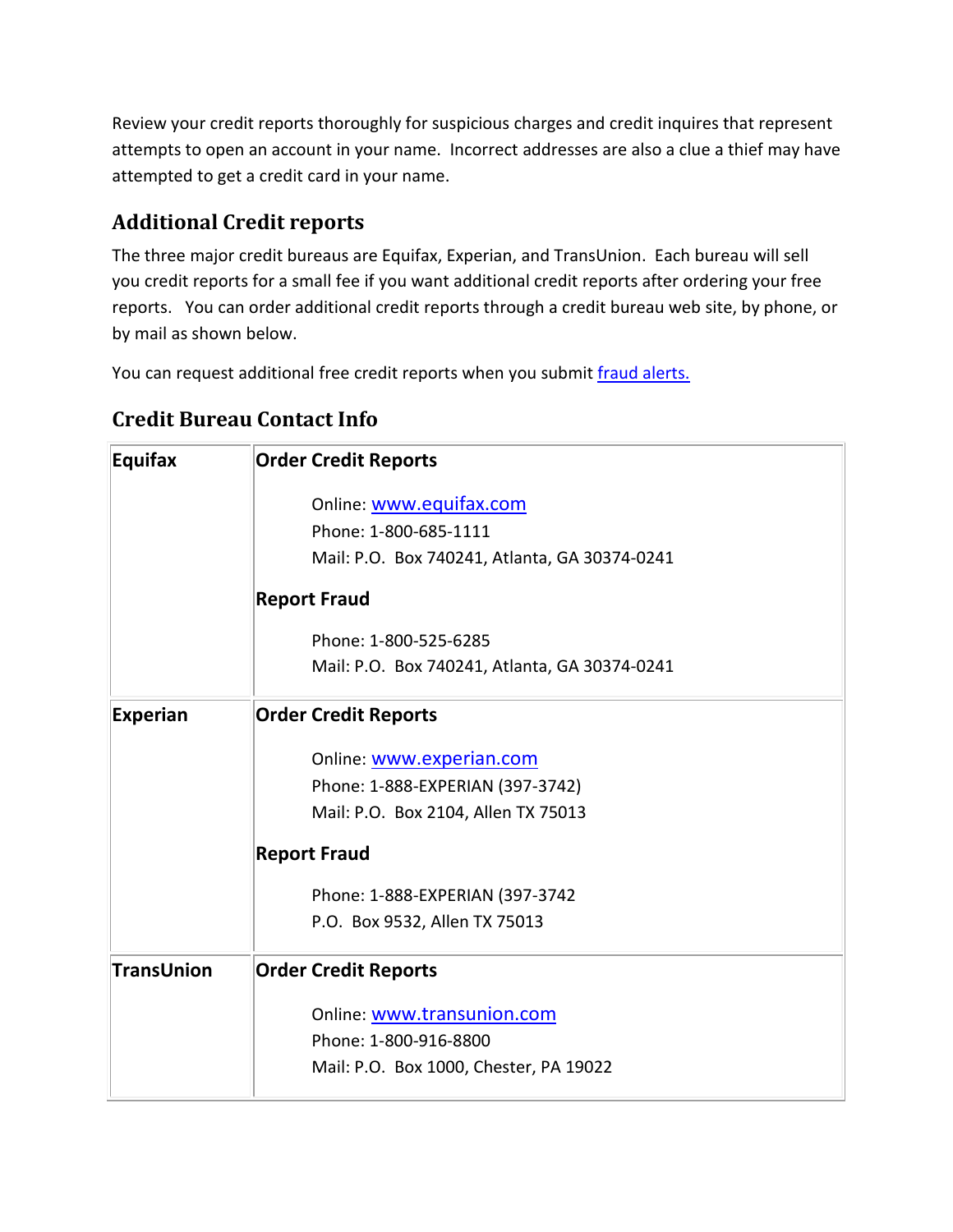#### **Report Fraud**

Phone: 1-800-680-7289

Mail: Victim Assistance Division, P.O. Box 6790, Fullerton, CA 92634

#### **Free Specialty Reports**

The FACT act has made other [specialty](http://www.idtheftawareness.com/id_theft_pages/SpecialtyReports.php) reports available free of charge.

#### **Increase Your Awareness**

These situations should raise your suspicions:

#### **Credit Report Entries**

- Accounts you didn't open
- Debts you can't explain
- Inquiries from companies you haven't contacted
- Unknown addresses

#### **Other Indicators**

- Your mail is interrupted
- You receive an unexpected change of address notification
- Bill collectors are calling you about unknown debts
- Your credit score takes an unexpected decline
- You start receiving statements from companies you have no relationship with
- Credit cards arrive in your mailbox that you didn't apply for

#### **Stop those pre-approved credit card offers**

Are you getting tired of all those pre-approved credit card offers in your mailbox? You can stop them today.

Creditors pre-screen your credit history with the one or more of the credit bureaus before they mail a pre-approved credit card offer to you. That's where you have the power. You can stop the credit bureau pre-screening by calling 1-888-5OPTOUT (1-888-567- 8688).

The major credit bureaus use the same toll-free number to let consumers choose not to receive pre-screened credit offers. Make the call for each person in your family. You can also opt out through a single web site at [https://www.optoutprescreen.com](https://www.optoutprescreen.com/) .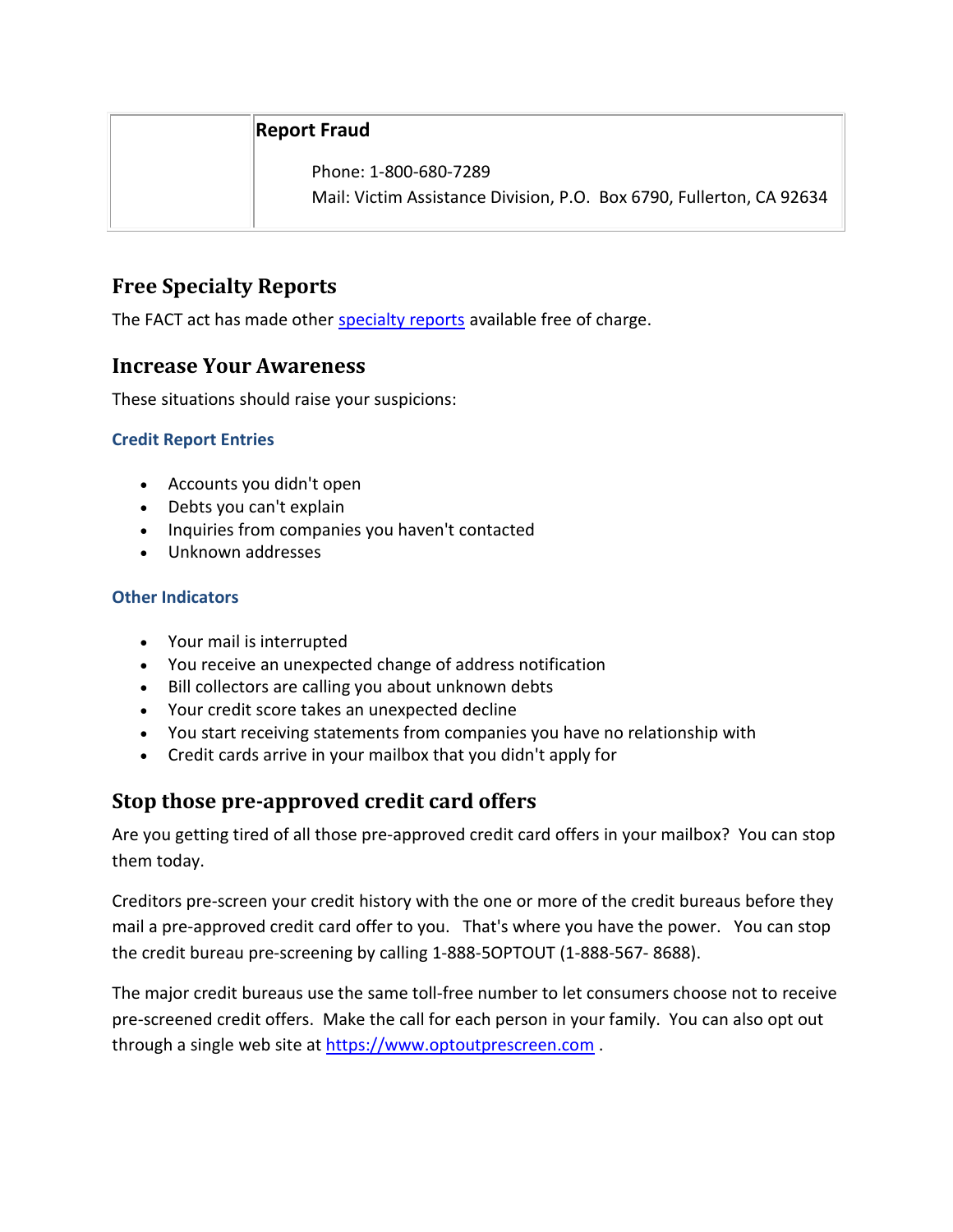#### **Passwords**

Put passwords on your credit card, credit union, retirement, and phone accounts and with any other financial relationship you have. This is a password or pass-phrase that you should be asked for each time you call or visit your financial institution. Avoid using easily available information like your mother's maiden name, your birth date, the last four digits of your SSN or your phone number, or a series of consecutive numbers. Test the businesses occasionally to ensure they continue to ask for your password.

You definitely want to avoid the situation where the identity thief sets up a password of his choosing with your financial institutions. Imagine the surprise when you call your credit card company and they inform you that they can't share information with you without the password! It has happened. Put passwords on your accounts before the thief has an opportunity to do it.

#### **Guard your mail from theft**

Deposit outgoing mail in post office collection boxes or at your local post office. Promptly remove mail from an unlocked mailbox. Replace curbside mailboxes with lockable boxes. Your postman won't be able to pick up mail from your box but he'll still be able to deliver it.

Contact the post office to request your mail be held at the post office if you will be away for a while. You can request a mail hold online at <https://holdmail.usps.com/holdmail>.

Pick up check orders from your credit union instead of having them mailed to your house.

Be aware of when monthly bills, statements, and other sensitive information normally arrive in your mailbox. Missing mail could be an indicator that identity thieves are stealing your mail. A missing credit card bill could mean your thief has taken over your credit card account and changed your billing address. Contact the credit card issuer if you apply for a credit card and it doesn't arrive in the mail within a reasonable amount of time.

#### **Protection against insiders**

Contact your employer and businesses that maintain records on you. Find out who has access to your personal information and how it is handled. Verify that they keep your records in a secure location. Read their privacy policy.

Does your dentist leave patient records unlocked after business hours giving full access to the cleaning crew? Ask your dentist why he/she feels comfortable putting you at risk. Don't accept the answer "*my cleaning crew is bonded"*. Thieves are not concerned about that. A bonded crew may protect your dentist but it won't protect you.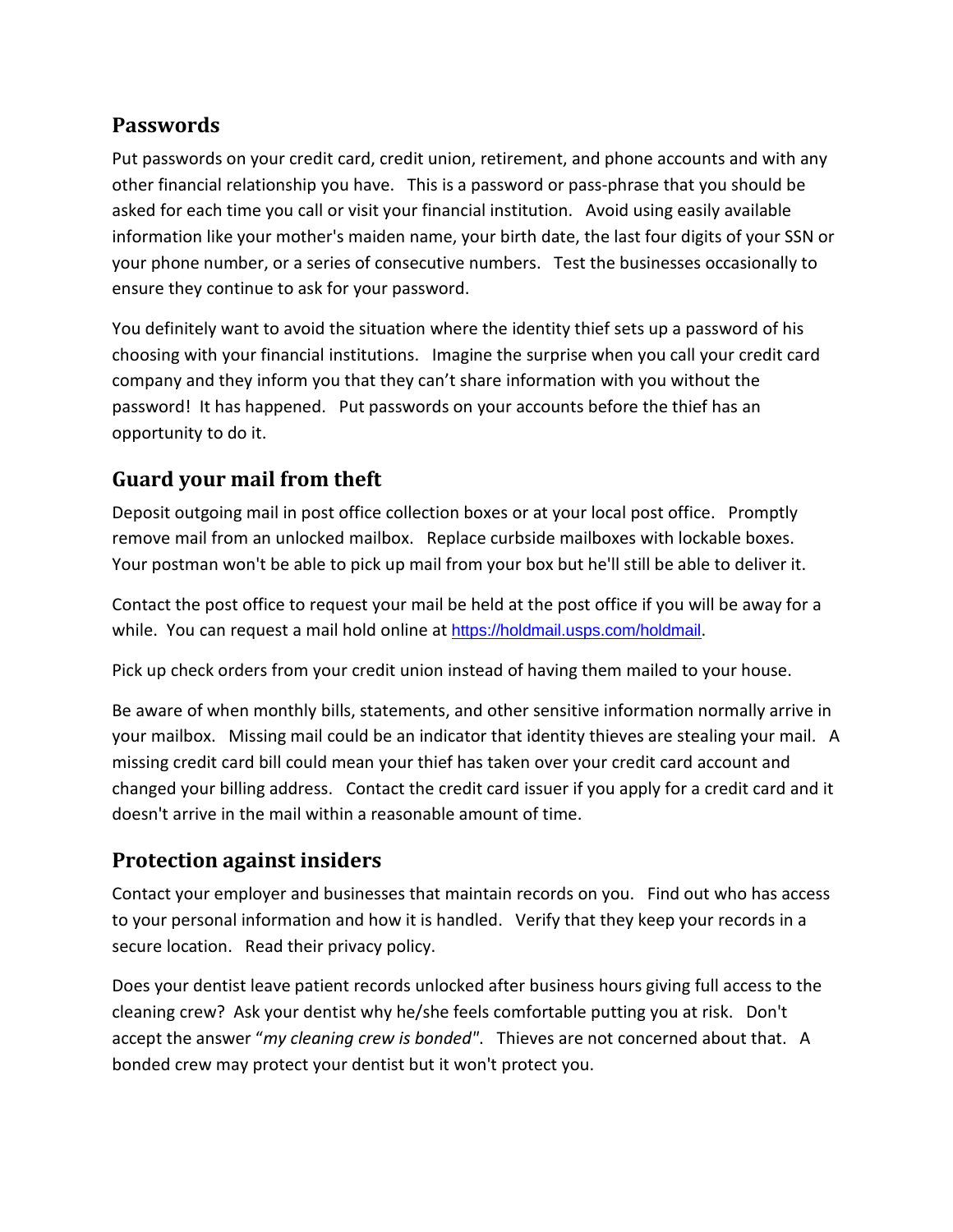#### **Protect Your Computer**

Visit [StaySafteOnline.org](http://staysafeonline.org/stop-think-connect/tips-and-advice) to learn about potential threats and ways to protect your computer.

Here are practices to consider.

- Know who you're dealing with online.
- Be sure to set up your operating system and Web browser software properly and update regularly.
- Back up important files.
- Protect your children online.
- Use anti-virus software, a firewall, and anti-spyware software to help keep your computer safe and secure.
- Use strong passwords or strong authentication technology to help protect your personal information.
- Learn what to do if something goes wrong.

Signs of a malware infection may include:

- Slow computer
- Automatic reboots while running other programs
- More spam messages
- More popup advertisements even when not using the Internet

#### **Use Public Computers with Caution**

Public computers are convenient. You find them at libraries, coffee shops and universities to name just a few places. The convenience is nice but these computers are a potential source of data for your identity thief. You don't know who's looking over your shoulder or who uses the computer before or after you.

Don't enter sensitive information. A public computer is not a place to enter data like your credit card and social security numbers.

Here are a few ideas to consider:

- Try to keep the screen and keyboard hidden from the view of others. Thieves use binoculars to observe data from a distance so be conscious of viewing areas above and behind you. This applies to ATM use as well.
- Always log off of web sites when you're finished instead of just closing the browser window.
- Never accept the option to save your user name and password.
- Erase temporary files, history, and cookies before leaving.
- Disable the AutoComplete feature.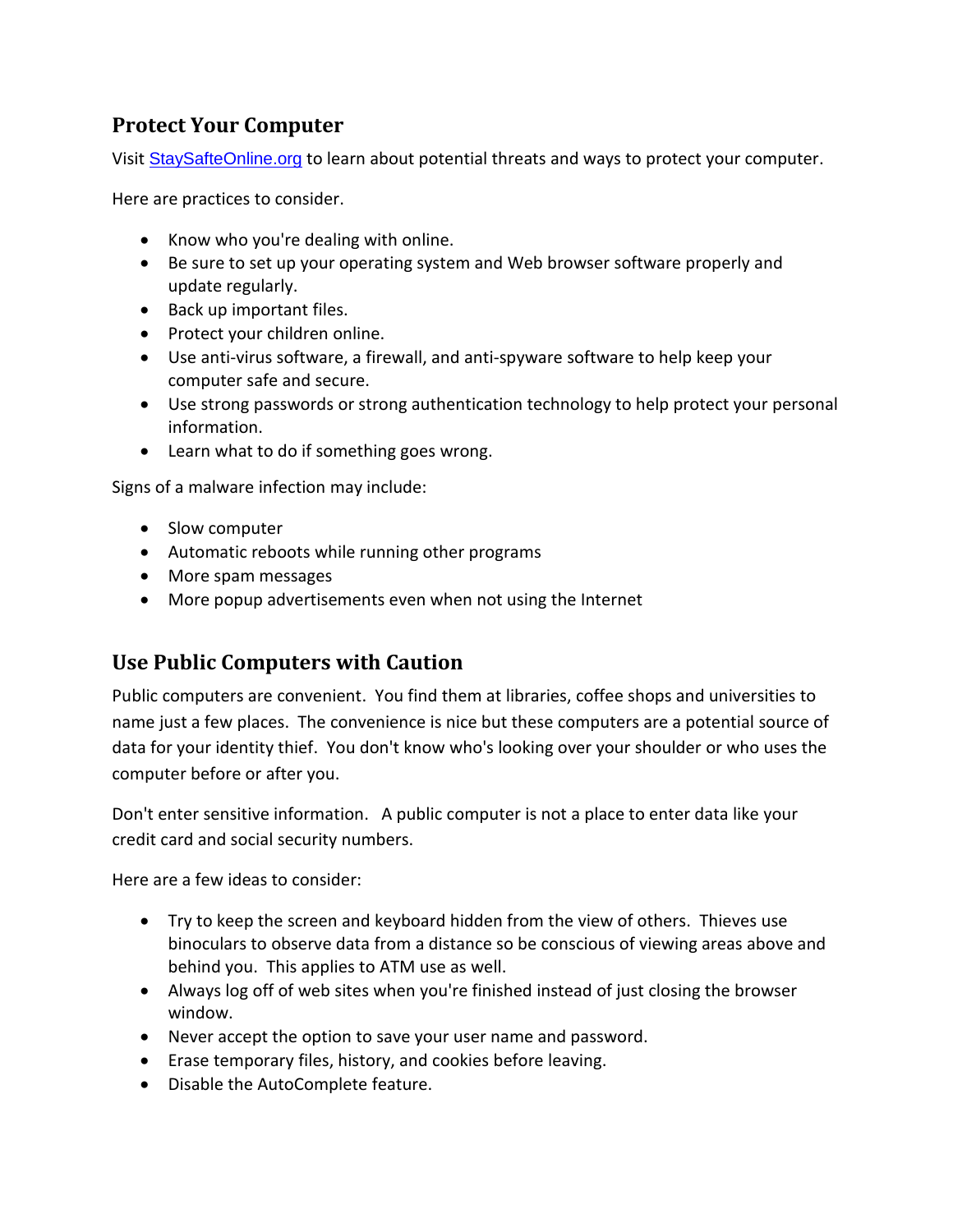Despite your best efforts, you are still vulnerable to spy ware and key-logger software installed on the computer before you arrived. This software collects your keystrokes and can email them to the thief. Some of these programs are foiled by copy and paste techniques. For example to enter your password, open a large text file. Copy and paste each letter of your password from the text file and paste it in the browser window.

It makes more sense to completely avoid entering sensitive data in a public computer. Use it for web surfing and reading the news.

## **Protect Your Social Security Number**



The Social [Security](http://www.ssa.gov/history/tally.html) Act was enacted in August 1935. A byproduct of this legislation was the decision to assign every citizen who qualified for social security benefits and/or contributed a social security tax the unique record identifier that is widely known as the Social Security Number. The

intention from the beginning was that the SSN be a primary identifier only within the Social Security Administration. What happened?

Your social security number is used everywhere today. It's the perfect unique identifier used by computer databases in all aspects of business. Sadly, the SSN has even been used as a student ID in universities. The ubiquitous use of the SSN is exactly what makes it so valuable to the identity thief.

- Give your SSN only when absolutely necessary. Sometimes businesses want your SSN for simple record keeping. Ask to use other types of identifiers when possible.
- Don't put your SSN on your checks and don't let a merchant do it either.
- Don't carry your social security card; leave it in a secure place.
- Ask businesses not to print your SSN on documents sent through the mail.
- Don't list sensitive information on social networking sites like Twitter, Facebook, or LinkedIn.
- If a business/organization forces you to provide your SSN, ask about their data protection policies and how they handle data breaches.

## **Destroy Your Hard Drive – Computer & Copy Machine**

Don't throw away your computer without completely destroying the data on the hard drive.

**Digital copy machines contain hard drives too**. Has your copy machine ever been used to copy, scan, or print documents with sensitive information? Read "Copier Data [Security:](http://business.ftc.gov/documents/bus43-copier-data-security) A Guide for [Business"](http://business.ftc.gov/documents/bus43-copier-data-security) from the Federal Trade Commission about copier data security.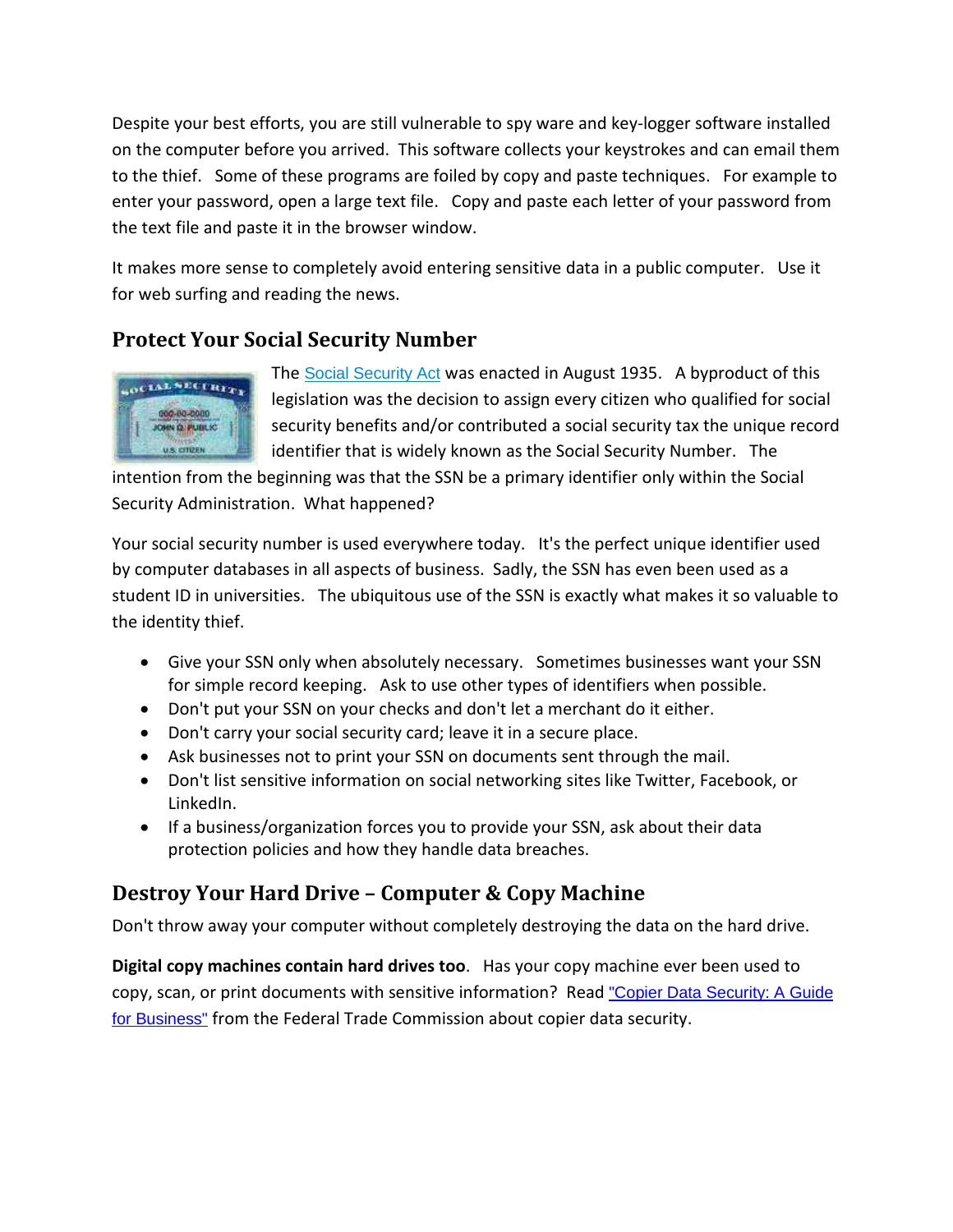#### **What's in your wallet or purse?**

Minimize the identification information and the number of credit cards you carry to what you'll actually need. What will your identity thief get if he stole your wallet or purse right now? Take some time now to make copies of the important items - credit cards, ID cards, ATM cards, etc. Make a contact list of the fraud departments for each account.

Do you really need to carry two or more credit cards?

You rarely need your social security card - please don't carry it with you.

#### **Monitor and Protect Financial Accounts**

Check your statements thoroughly and frequently. Online accounts make this job much easier and increase your odds of early detection.

Consider the following if you have to use checks:

- Check printing ideas
	- $\circ$  Use initials for your first and middle name. The thief may have to guess at your name when forging your check.
	- o Use your cell phone instead of your home number.
	- o Never print your social security number or driver license number.
	- o Use a P.O. Box address if you have one instead of your home address.
- When writing a check to pay a credit card account, only list the last 4 digits on the For line.

#### **Protect Your Paper Documents**

You have documents everywhere -- in your car, your home, your desk drawer at work. Lock up any documents containing identifying information. Don't make it easy for others to have access in open view or in an unlocked container.

#### **Shred, Shred, Shred**

Identity thieves love your garbage because it's a potential treasure of identification information about you. Put your garbage on the curb on the day of collection. Don't allow a thief to have access to your garbage during the cover of darkness.

Get in the habit of using a **cross-cut (**not a strip type**)** shredder to shred all documents with information you're not willing to share with your thief. Inquire about the shredding policies of businesses that maintain information about you.

Check out the Southwest Research Center Federal Credit Union [web](http://www.swrcfcu.com/) site for announcements about Free Shred Days.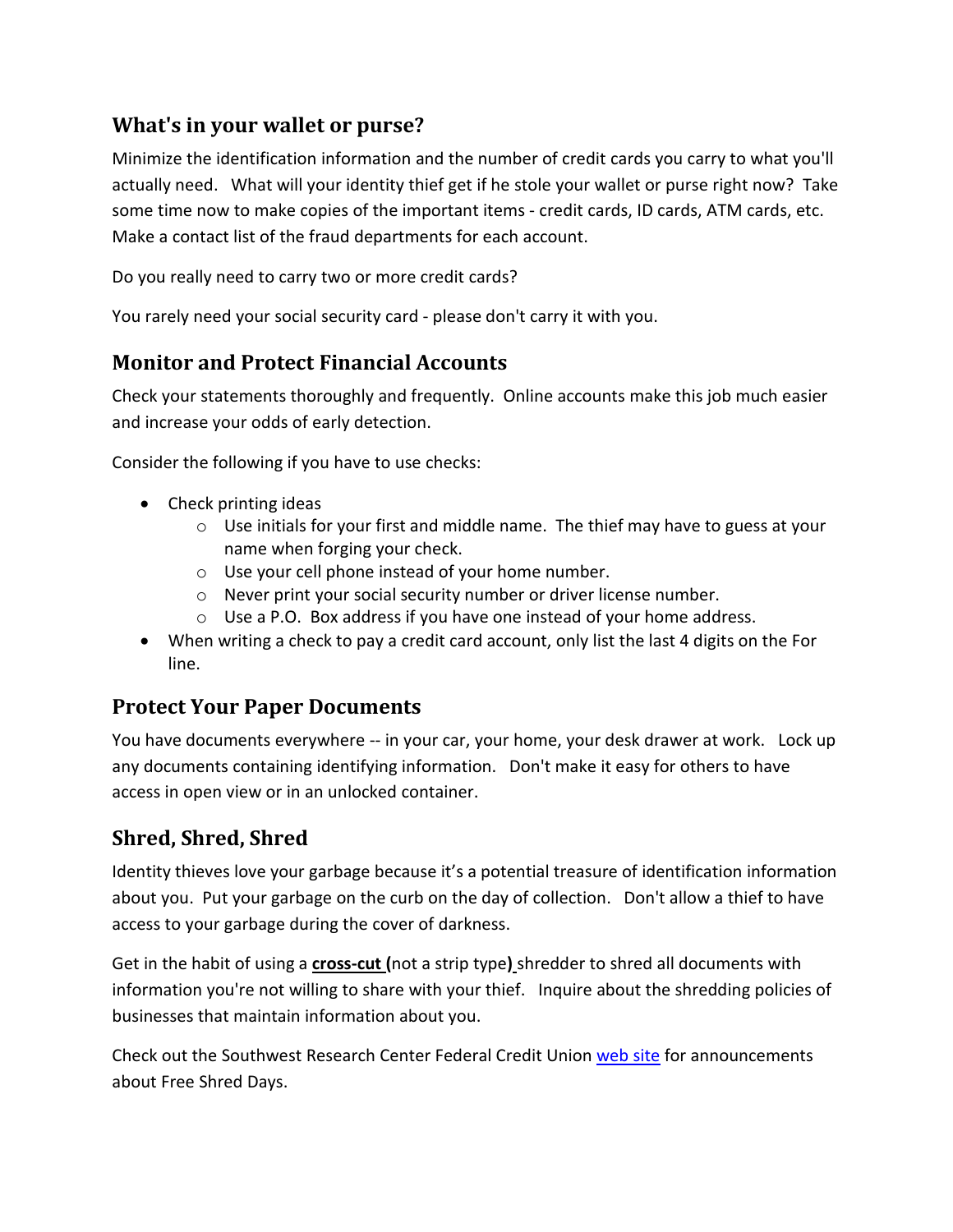# You are a victim. What do you do?

Most victims experience a wide range of emotions when they discover someone has been using their name to commit fraud. It's a very frustrating time but there is a lot you can do. Don't give up. Get organized and fight back.

Read the information presented her and this resource from the FTC, [Immediate](http://www.consumer.ftc.gov/articles/0274-immediate-steps-repair-identity-theft) Steps to Repair [Identity](http://www.consumer.ftc.gov/articles/0274-immediate-steps-repair-identity-theft) Theft . You can also call the ID Theft Resource Center at (888) 400-5530 or email them at [Victims@idtheftcenter.org.](mailto:Victims@idtheftcenter.org)

#### **Take Good Notes**

Grab a pad of paper and a pen. You need to take accurate and thorough notes as events and conversations occur. There will be a lot of activity initially. Transfer your notes to a word processor document if you have a computer. A table with the following categories works well. Ideally, you'll be able to sort the table by company name, date, etc. A sorted table can be very handy when you are doing follow-up actions. You may end up in court someday. Good notes will be valuable.

| <b>Date</b><br><b>YYYY</b><br>mm dd | <b>Time</b> | Company/Agency    | Point of contact - name and<br>phone   | <b>Comments</b>                                                                                                                                                             |
|-------------------------------------|-------------|-------------------|----------------------------------------|-----------------------------------------------------------------------------------------------------------------------------------------------------------------------------|
| 2015 09 10:00<br>28                 | am          | Police Department | Officer John Doe<br>(110) 123-7654     | Filed police report. Gave officer my<br>completed <b>ID Theft Victim's</b><br>Complaint & Affidavit form. Asked<br>officer to submit an NCIC Identity<br>Theft File report. |
| 2015 09 1:23<br>31                  | pm          | Acme              | Bill Smith, manager, (110)555-<br>1212 | Will accept standard affidavit. He<br>said he'll submit a correction to my<br>credit bureau account.                                                                        |
| 2015 10 8:00<br>02                  | am          | Acme              | (112) 123-4567                         | Mailed affidavit to Bill Smith.<br>Certified mail receipt number<br>123678.                                                                                                 |

Example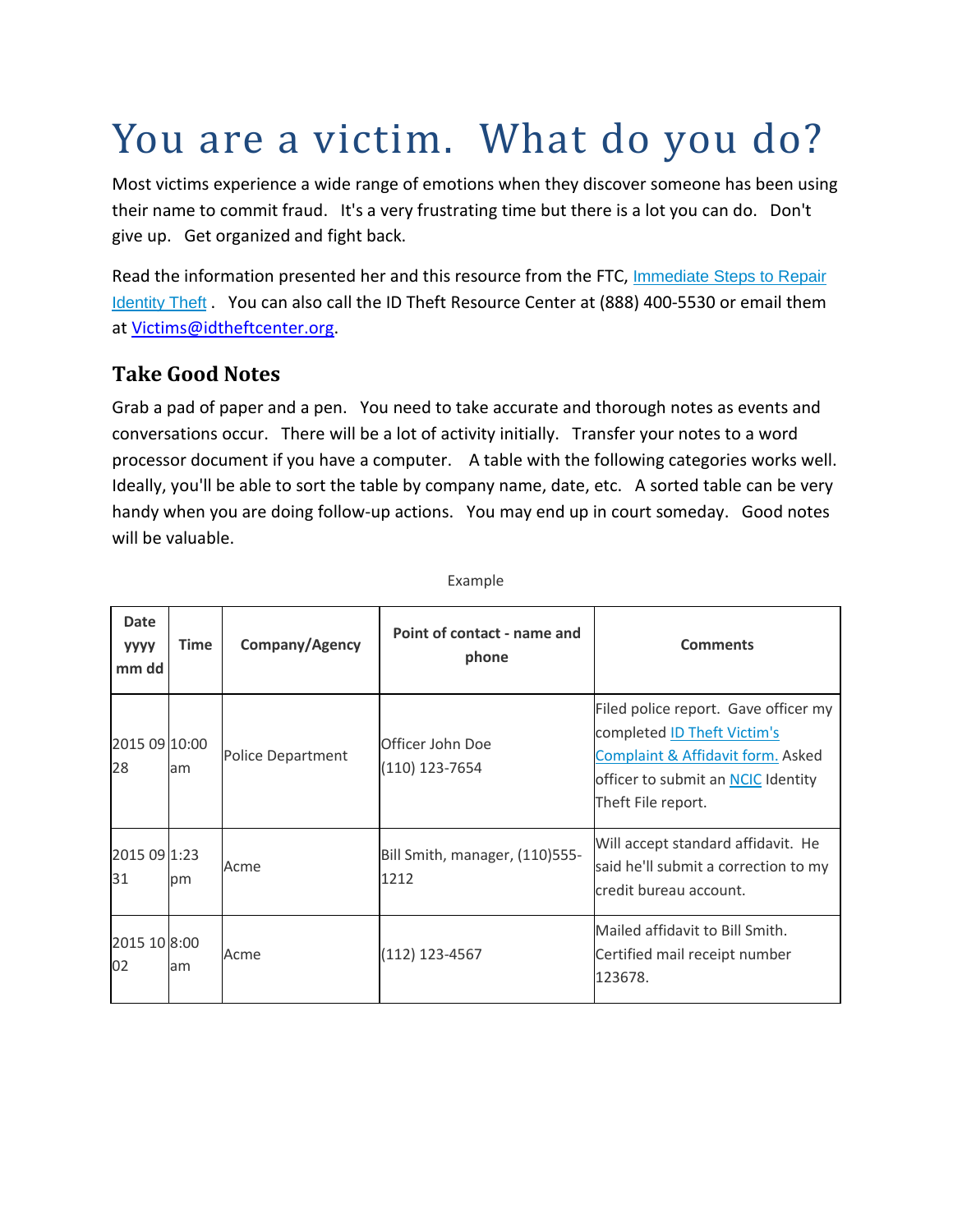| 2015 10 8:32<br>05  | am | Some Credit Card<br>Company | George Johanson, fraud<br>department supervisor.<br>$(110)123 - 4576$ | George said he'll mail copies of the<br>fraudulent applications to me after<br>my written request arrives at his<br>office. He closed the fraudulent<br>account. |
|---------------------|----|-----------------------------|-----------------------------------------------------------------------|------------------------------------------------------------------------------------------------------------------------------------------------------------------|
| 2015 10 11:00<br>13 | am | Acme                        | Bill Smith (110) 555-1212                                             | Talked to Bill Smith. Verified that he<br>received my affidavit mailed on Sep<br>9, 2013.                                                                        |

- Date -use a format like yyyy mm dd to improve sorting
- Company/Agency be consistent with names to improve sorting.

You will accumulate a multitude of documents very quickly. It helps to organize them in a 3 ring binder as soon as possible.

Keep track of how much money you spend while fighting your identity thief. In September 2008, President Bush signed the Identity Theft Enforcement and Restitution Act of 2008. This law requires that in cases where convicted ID thieves are ordered to pay restitution, the convicted thief will pay the victim an amount "equal to the value of the time reasonably spent by the victim in an attempt to remediate the intended or actual harm incurred by the victim from the offense."

#### **Download a Guide from the FTC**

Download this Federal Trade [Commission](http://www.idtheft.gov/probono/docs/B.2.%20Checklist%20for%20General%20Steps.pdf) guidebook for assisting ID theft victims. Look for the section titled "Checklist for General Steps Addressing Identity Theft".

#### **Order your credit reports**

Order your credit reports online to have immediate access to your thief's activity.

- [www.experian.com](http://www.experian.com/)
- [www.equifax.com](http://www.equifax.com/)
- [www.transunion.com](http://www.transunion.com/corporate/home.page)

It's worth spending the few dollars (if required) to get immediate access to at least one of your credit reports so that you can start fighting back today. **You can get an immediate online version of your credit reports for free** if you haven't taken advantage of your free annual reports through [www.annualcreditreport.com.](https://www.annualcreditreport.com/cra/index.jsp)

You're also entitled to a free credit report from each credit bureau when you submit a fraud alert. Contact the credit bureaus if you don't receive a letter from them within 10 days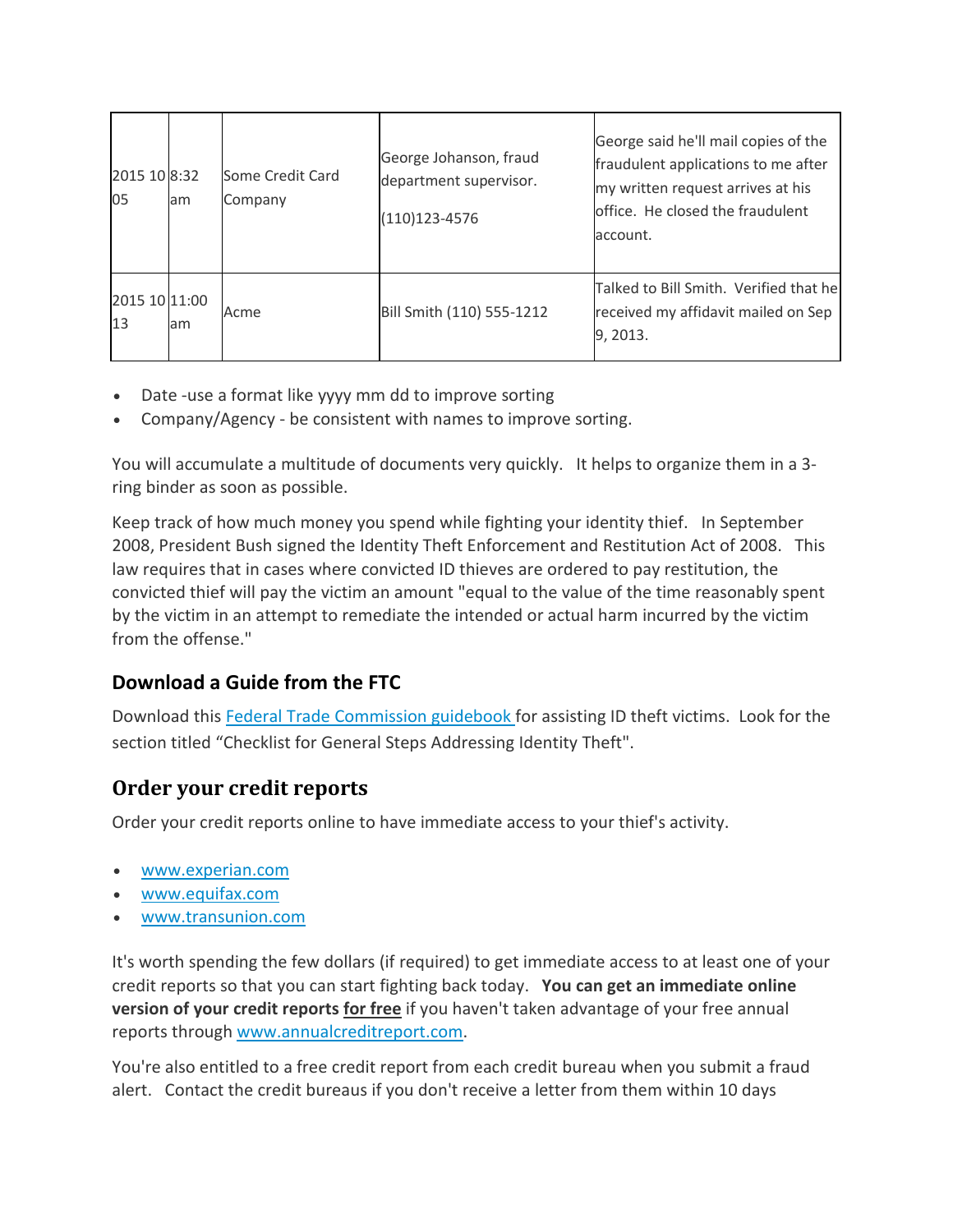following your fraud alert submission. The letter will explain the method to obtain a free credit report from them.

Ideally you want to submit the fraud alert first. Consider getting your online credit report first because a fraud alert may prevent you from gaining access to your credit report online. Submit a fraud alert as soon as possible.

# **Submit fraud alert**

Fraud alerts can help prevent an identity thief from opening additional accounts in your name. The Fair and Accurate Transaction Act (FACTA) added a new section to the Fair Credit Reporting Act (FCRA) that provides for three varieties of alerts that consumers may add to their files with nationwide consumer reporting agencies -

- Fraud Alert
- Extended Fraud Alert
- Active Duty Fraud Alert

The alerts differ in their initiation requirements, time periods, and limits on creditors. All three varieties of alerts must state that the consumer does not authorize new credit (other than an extension under an existing open-end credit account, that is, a credit card), an additional card on an existing account, or any increase in the credit limit of any existing account.

Once you place the fraud alert in your file, you're entitled to order free copies of your credit reports, and, if you ask, only the last four digits of your Social Security number will appear on your credit reports. Once you get your credit reports, review them carefully. Look for inquiries from companies you haven't contacted, accounts you didn't open, and debts on your accounts that you can't explain. Verify information, like your Social Security number, address(es), name or initials, and employers are correct. If you find fraudulent or inaccurate information, get it removed. See the Federal Trade Commission's [guidance](http://www.ftc.gov/bcp/edu/pubs/consumer/credit/cre21.shtm) on Correcting Fraudulent Information in Credit Reports to learn how. Continue to check your credit reports periodically, especially for the first year after you discover the identity theft, to make sure no new fraudulent activity has occurred.

- **Fraud alert**
	- $\circ$  Creditors must utilize "reasonable policies and procedures" to form a reasonable belief that the creditor knows the identity of the person making a credit request.
	- o Alert stays active for **90 days**.
	- o Consumer can request one free credit report from each bureau.
	- o **A fraud alert at any of the credit bureaus automatically initiates an alert at the other two.**
		- You can also [submit](https://www.alerts.equifax.com/AutoFraud_Online/jsp/fraudAlert.jsp) alert online.
		- Call any of the following numbers 24 hours a day:
			- Equifax 1-800-525-6285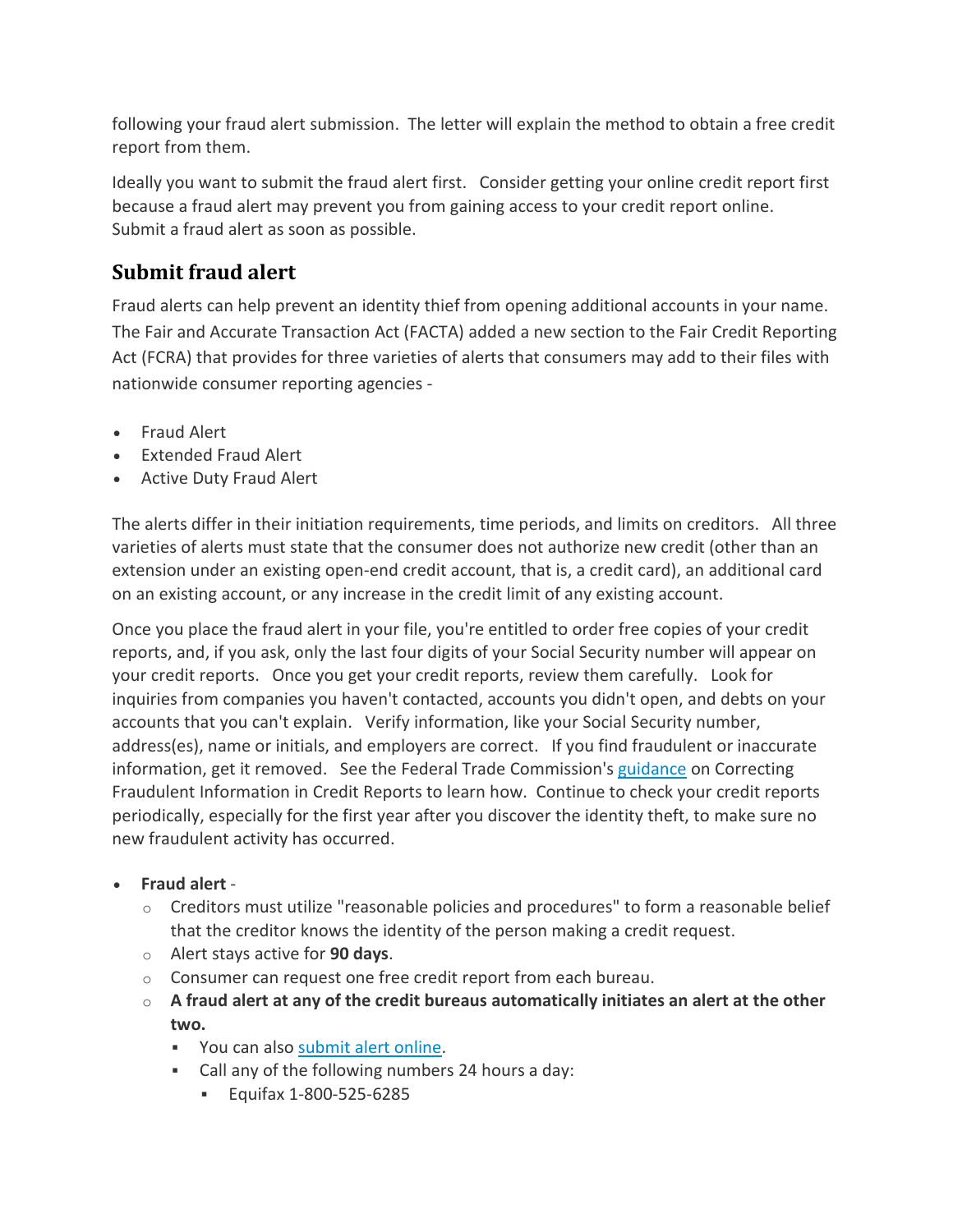- **Experian 1-888-397-3742**
- **TransUnion 1-800-680-7289**

#### **Extended fraud alert** -

- $\circ$  Consumers may provide a telephone number in the alert which the creditor must use to verify the requester's identity unless the consumer designated another reasonable method of contact.
- o Alert stays active for **7 years**.
- $\circ$  Consumer must submit an identity theft report which includes a report from a law enforcement agency. Consumer is subject to criminal penalties for submitting false reports.
- $\circ$  Consumer is removed from marketing lists for 5 years, which the bureaus sell to lenders and insurance companies for use in solicitations.
- $\circ$  Consumer can request two free credit reports from each bureau within 12 months of submitted extended fraud alert.

#### **Active duty alert -**

- $\circ$  Consumers on active military duty can add an alert of their status to their files. Consumers on active duty include reservists who are on active duty, other than at their usual station. Once a military consumer requests the active duty alert, it will become part of his/her credit report for a **12 month period**.
- $\circ$  Consumer is removed from marketing lists for 2 years, which the bureaus sell to lenders and insurance companies for use in solicitations.
- o Does not entitle consumer to free credit report.
- o Creditors must utilize "reasonable policies and procedures" to form a reasonable belief that the creditor knows the identity of the person making a credit request.

# **Contact the Federal Trade Commission and the ITRC**

The FTC is the federal clearinghouse for complaints by victims of identity theft. Although the FTC does not have the authority to bring criminal cases, the Commission helps victims of identity theft by providing them with information to help resolve the financial and other problems that can result from identity theft. The FTC also may refer victim complaints to other appropriate government agencies and private organizations for action.

**Before calling the police**, complete an ID Theft Victim's [Complaint](http://www.ftc.gov/bcp/edu/resources/forms/affidavit.pdf) & Affidavit form which organizes information that will be helpful to you and the police. You can print the completed form to give to police. You can also contact the FTC by:

- Telephone: toll-free 1-877-IDTHEFT (438-4338); TDD: 202-326-2502. This number is answered by a representative that will provide advice and immediate actions you can take.
- Mail: Identity Theft Clearinghouse, Federal Trade Commission, 600 Pennsylvania Avenue, NW, Washington DC 20580
- Online: <http://www.consumer.ftc.gov/features/feature-0014-identity-theft>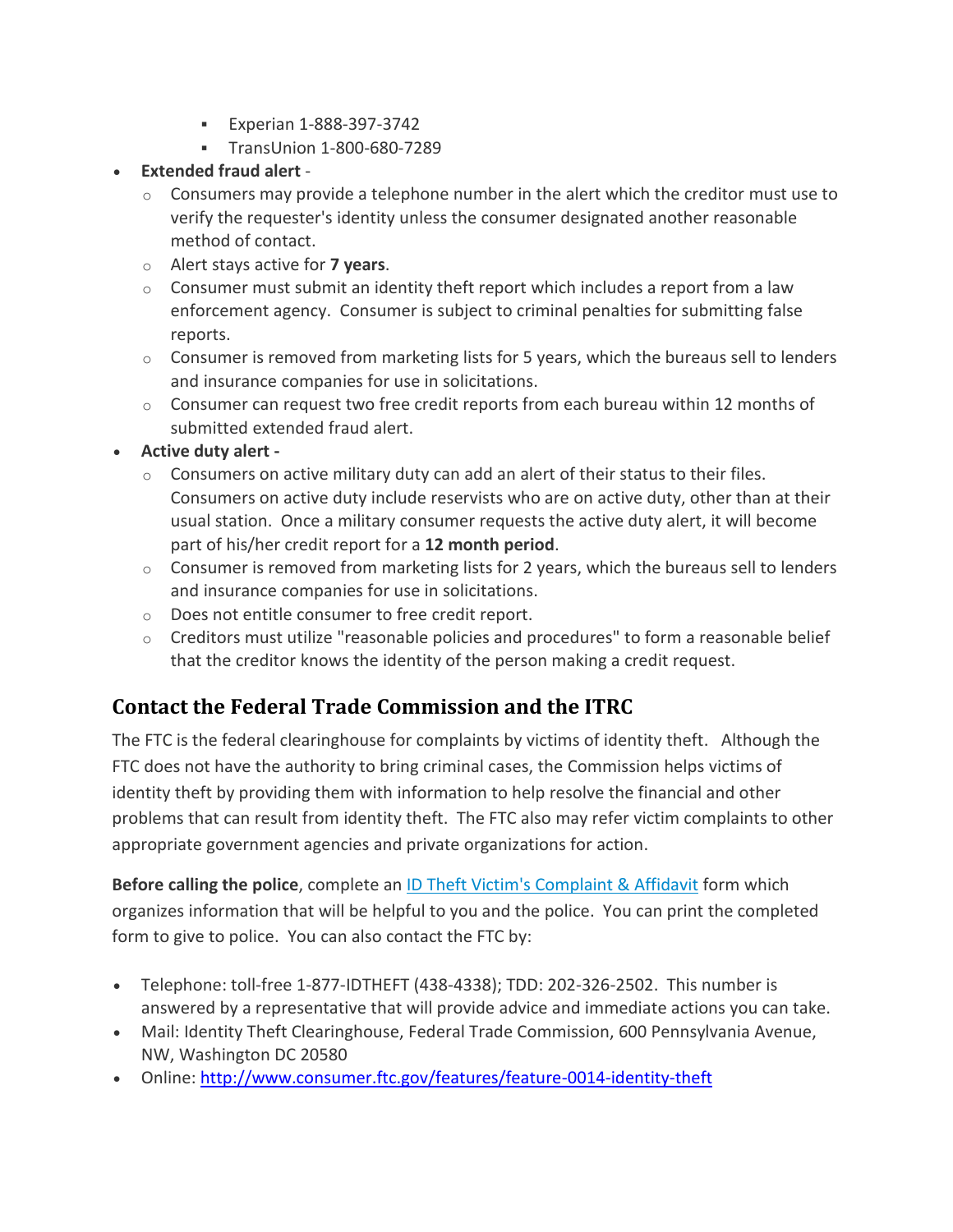You can also contact the **Identity Theft Resource Center** (ITRC) to ask for assistance. Send the ITRC an email at [Victims@idtheftcenter.org](mailto:Victims@idtheftcenter.org) or call the ITRC Victim Assistance Center Toll Free (888) 400-5530.

## **Make a police report**

Try to make a report with the local police and the police department(s) with jurisdiction where your identity thief is using your name. Some identity theft victims have reported resistance in the past from the police department to file a report. Be persistent.

Furnish as much documentation as you can to prove your case. Debt collection letters, credit reports, your notarized ID Theft [Affidavit,](http://www.ftc.gov/bcp/edu/resources/forms/affidavit.pdf) and other evidence of fraudulent activity can help the police file a complete report. Ask to file a "Miscellaneous Incidents" report if the police are reluctant to take your report. You can also try another jurisdiction, like your state police.

Ask the police to submit an Identity Theft File to the FBI's National Crime Information Center [\(NCIC\)](http://policechiefmagazine.org/magazine/index.cfm?fuseaction=display_arch&article_id=1186&issue_id=52007). This provides a means for all law enforcement officers around the country to discover a potential identity thief when they run a query into the NCIC system. This can happen when the police pull over your thief for a normal traffic stop.

The combination of an ID Theft Affidavit and your police report make an **Identity Theft Report** which can be used to:

- Get fraudulent information removed from your credit report
- Stop a company from collecting debts that result from identity theft, or from selling the debt to another company for collection
- Place an [Extended](http://idtheftawareness.com/id_theft_pages/VictimActionList.php#BK_EXTENDED_FRAUD_ALERT) Fraud Alert on your credit report
- Get information from companies about accounts the ID thief opened or misused

Even if the police can't catch the identity thief in your case, having an Identity Theft Report can help you when dealing with creditors.

## **Contact your financial interests**

Report the identity theft to your credit union, credit card issuers, and any other activity that you have a financial relationship with. Add a password to your account if you haven't done so previously (don't use your mother's maiden name). Close the accounts that you know or believe have been tampered with or opened fraudulently.

Many of these institutions have a full time staff to work with fraud cases. Some fraud departments operate in the late evening hours so don't wait until the next day to start your fraud reporting. Search the company web sites for access to the fraud department telephone numbers.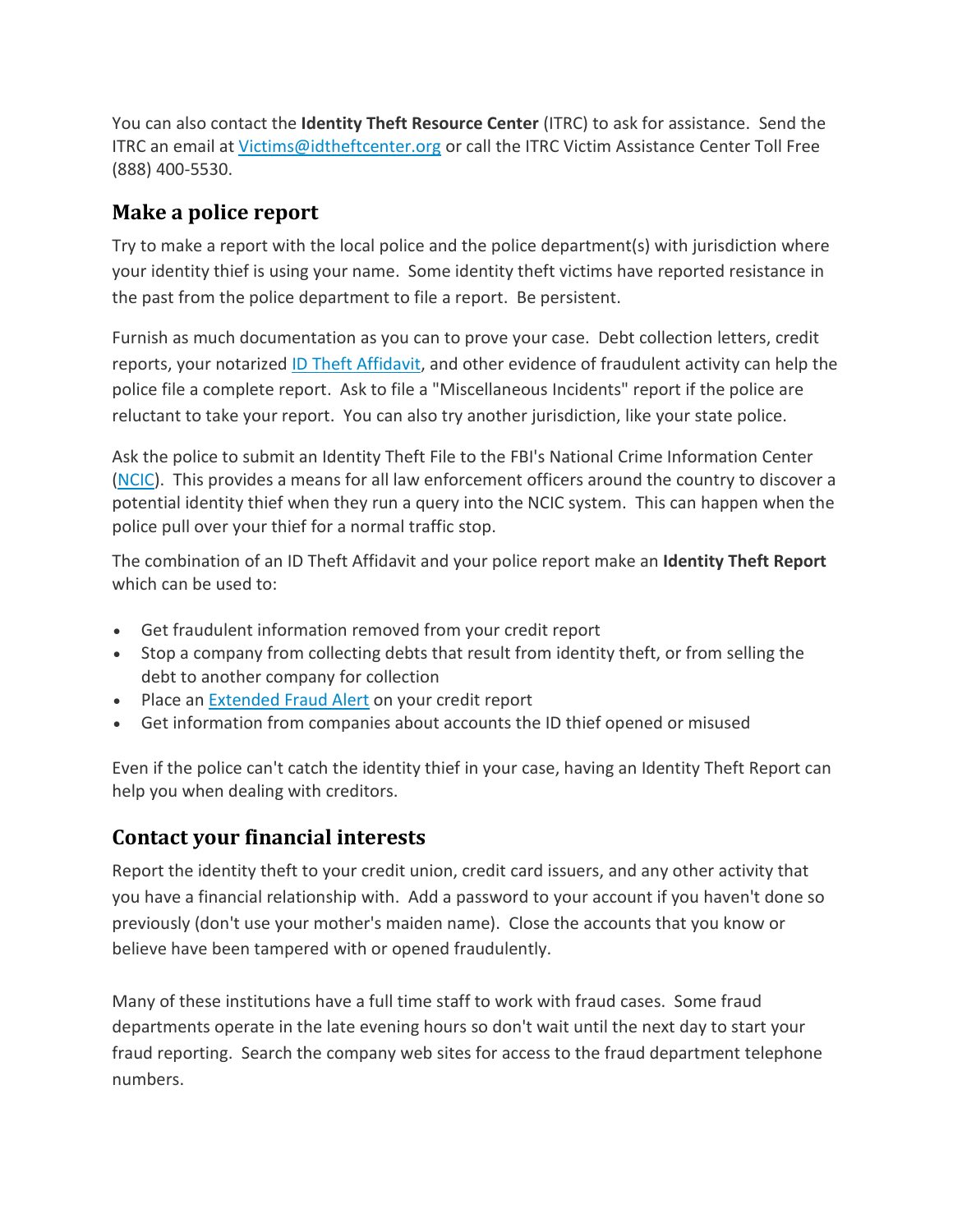Most financial institutions will want you to complete an affidavit that provides information about the fraudulent activity. The Federal Trade Commission provides a standard [affidavit](http://www.ftc.gov/bcp/edu/resources/forms/affidavit.pdf) form that may be acceptable to most of the institutions.

Some fraud departments represent several different businesses. Ask them to search all of their databases for fraudulent activity using your social security number.

It's important to follow up in writing. Mail all correspondence to the fraud departments with certified, return-receipt mail. Pick up several blank forms from the post office to save time on future mailings. You can check the delivery status of certified mail [online.](http://www.usps.com/shipping/trackandconfirm.htm)

The fraud departments may ask for notarized documents. Ask them to waiver this requirement. The costs start to add up.

## **Contact each merchant your thief did business with**

The credit reports show where your thief has been spending your money and contact info for each merchant. Call each merchant to inform them of the theft and request copies of credit applications, charge slips, etc. implemented by your thief. Ask them to submit corrections to the credit bureaus to remove entries from your credit report. Take good notes of your conversation and follow-up your conversation with a letter sent by certified, return-receipt mail.

Section 609e "Information Available to Victims" of the Fair Credit Reporting Act [\(FCRA\)](http://www.ftc.gov/os/statutes/031224fcra.pdf) requires businesses to provide this information *if the victim makes the request in writing*. Companies must provide the records at no charge to you within 30 days of receipt of your request and supporting documentation. The company may ask for proof of your identity, a copy of the police report and a completed affidavit.

You may prevent businesses from reporting information about you to consumer reporting agencies if you believe the information is a result of identity theft. You must send your request to the address specified by the business that reports the information to the consumer reporting agency. The business will expect you to identify what information you do not want reported and to provide an [identity](http://www.consumer.ftc.gov/articles/0277-create-identity-theft-report) theft report.

#### **File disputes with credit bureaus**

The credit bureaus and the organization that provided the information to the bureau have a responsibility to correct errors and entries caused by your identity thief. File a [dispute](http://www.consumer.ftc.gov/articles/0384-sample-letter-disputing-errors-your-credit-report) with each bureau that is reporting incorrect information and the company that submitted the information. [TransUnion,](http://www.transunion.com/corporate/personal/creditDisputes.page) [Experian,](http://www.experian.com/disputes/index.html) and [Equifax](https://www.econsumer.equifax.com/consumer/forward.ehtml?forward=online_dispute) all have dispute information online.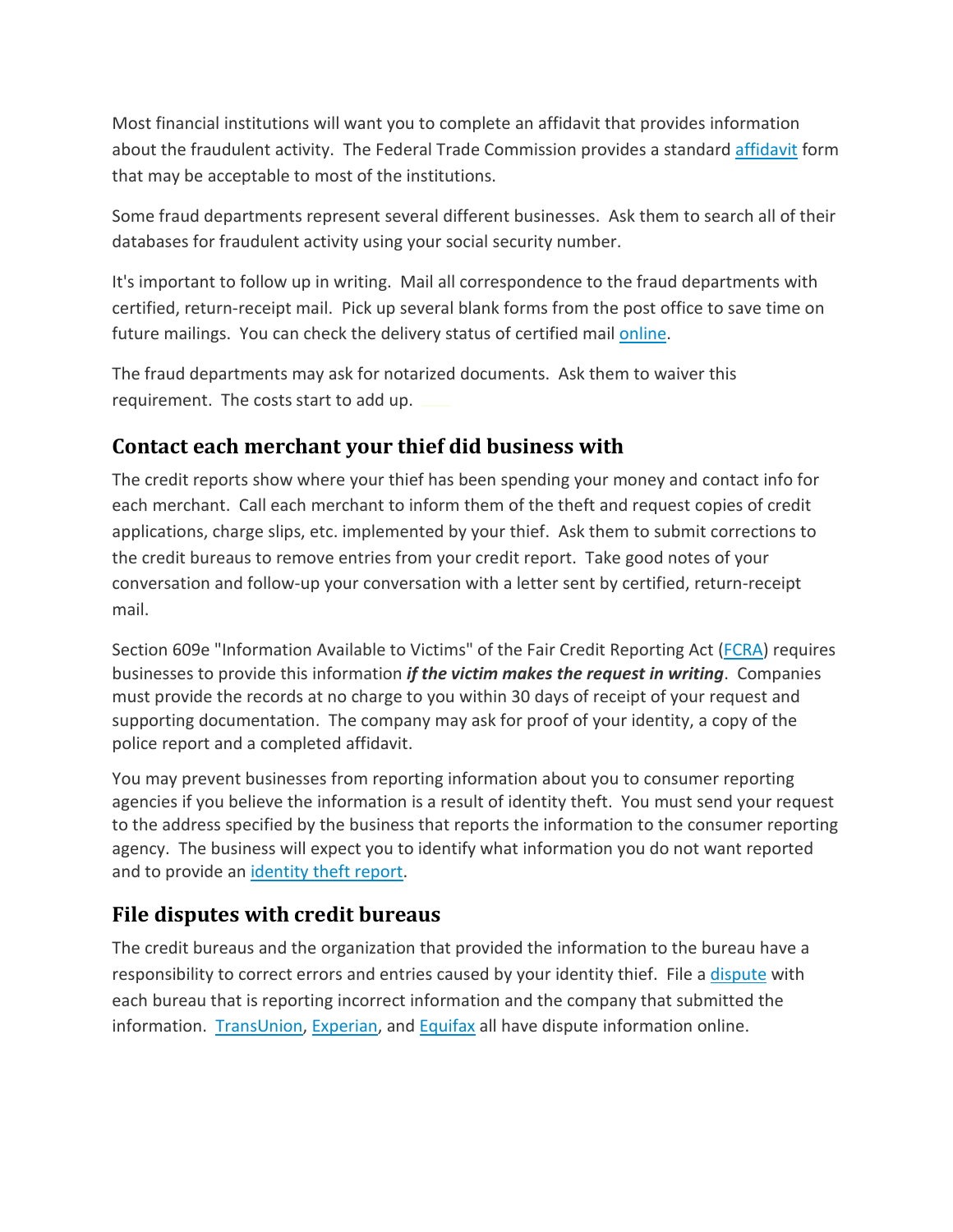Identity theft is not the only cause for credit report errors. A 2004 study found that one in four credit reports contains errors serious enough to cause consumers to be denied credit, a loan, an apartment or home loan or even a job.

#### **Contact check verification companies**

Contact the major check verification companies if you have had checks stolen or bank accounts set up by an identity thief. Inform the verification companies that you are an identity theft victim. Keep notes and follow up with a letter.

Submit a ChexSystems<sup>®</sup> identity theft security alert by visiting this [link](https://www.consumerdebit.com/consumerinfo/us/en/chexsystems/theftaffidavit/index.htm) or calling 888 478-6536. ChexSystems® customers will be notified of the security alert each time they inquire about you. The security alert may prevent your identity thief from opening a bank account in your name. You can submit a 90-day or 5-year alert. You will have to complete an affidavit form.

Make sure *your credit union or bank* submits a report to the ChexSystems® Lost or Stolen Check Hotline which alerts retailers and other financial institutions to the missing checks or information. Insist that your credit union or bank contact ChexSystems® if they're not aware of the hotline.

- CheckRite 1-800-766-2748
- ChexSystems® 1-800-428-9623 (closed checking accounts)
- CheckCenter/CrossCheck 1-800-843-0760
- Certigy/Equifax 1-800-437-5120
- National Processing Company (NPC) 1-800-526-5380
- $\bullet$  SCAN 1-800-262-7771
- TeleCheck 1-800-710-9898

#### **Contact utility and service provider companies**

Contact utility and service provider companies such as: the local telephone company; long distance telephone company; cable company; internet service provider; and electric, power, gas or water providers. Alert each company or service provider of the theft of your identity and inform them that attempts may be made to open new service using your identification information. Request that any new request for service be confirmed with you and provide a telephone number and mailing address. Keep a copy of all of these requests.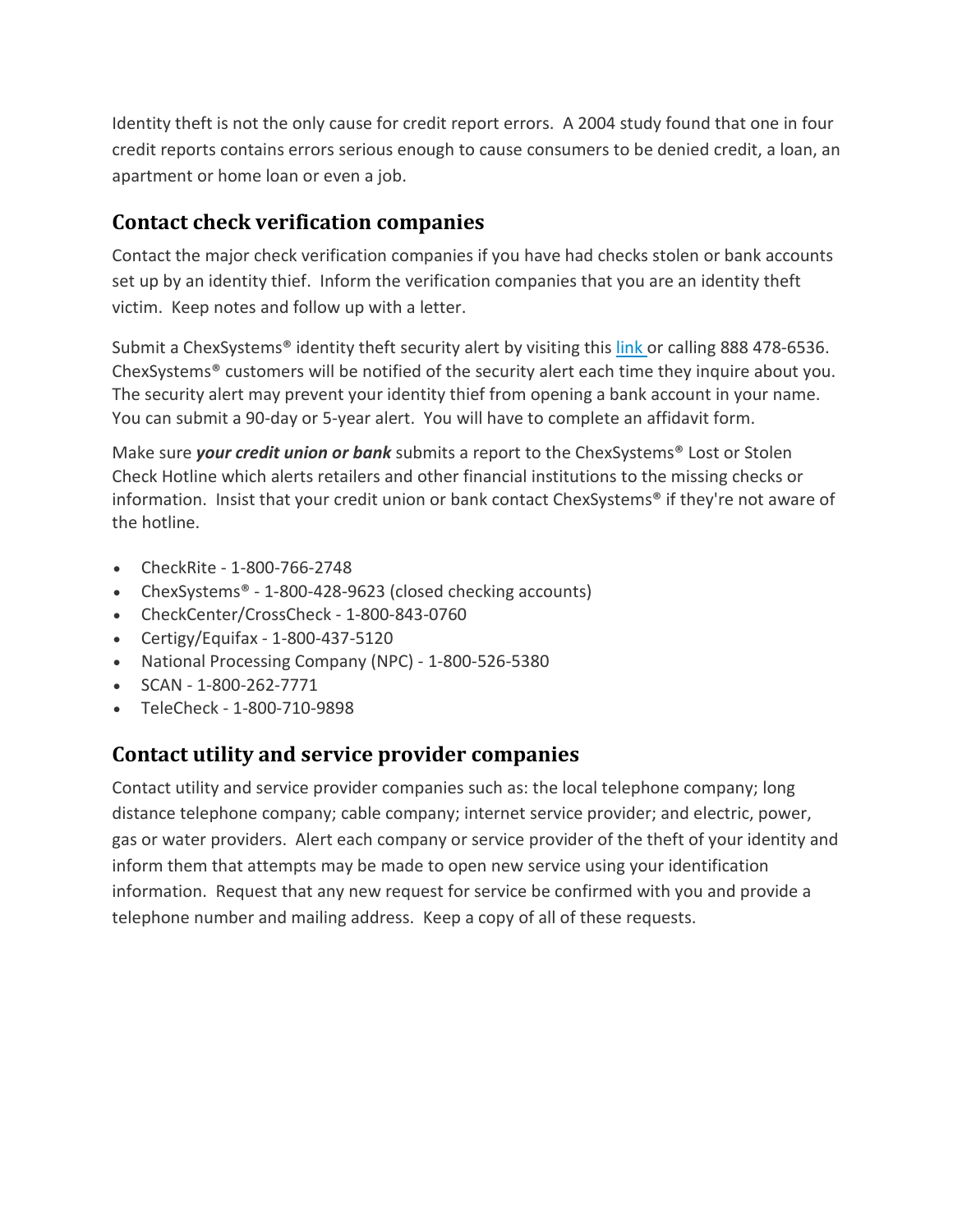## **Debt Collectors**

Collection agencies may contact you about debts created by your thief. If you ask, a debt collector must provide you with certain information about the debts you believe were incurred in your name by an identity thief - like the name of the creditor and amount of the debt.

The [Collection](http://www.idtheftcenter.org/artman2/publish/v_fact_sheets/Fact_Sheet_116_Collection_Agencies_and_Identity_Theft.shtml) Agencies and Identity Theft fact sheet at the ID Theft Resource Center is a good source of information on this topic.

#### **IRS Problems**

The IRS publication "Identity Theft Prevention and Victim Assistance" is available at [http://www.irs.gov/pub/irs-pdf/p4535.pdf.](http://www.irs.gov/pub/irs-pdf/p4535.pdf)

Remember, the IRS does not initiate contact with taxpayers by email to request personal or financial information which includes any type of electronic communication, such as as text messages and social media channels.

Fraudulent tax return-related identity theft increased nearly six percentage points from 2006 through 2008. The IRS opened the Identity Protection Specialized Unit on October 1, 2008. This unit will help resolve identity theft victims' issues when previous contacts with the IRS have not resolved a fraudulent tax issue**. Victims can call a dedicated toll-free number, 800-908- 4490**, Monday - Friday, 8:00 a.m. - 8:00 p.m. your local time (Alaska and Hawaii follow Pacific Time). They will want a police report or a completed IRS Identity Theft Affidavit, [Form 14039](http://www.irs.gov/pub/irs-pdf/f14039.pdf)

The unit will reduce taxpayer burden by providing individualized assistance, including:

- A single customer service representative to work with each identity theft victim to answer questions and resolve his or her issues.
- A simplified process to verify taxpayer identity and identity theft.
- A place for taxpayers to self-report identity theft before it impacts their tax accounts
- A place for taxpayers to self-report incidents where they may be at risk for identity theft because their personally identifiable information has been compromised (for example, stolen purse/wallet).
- In addition, the unit will assist taxpayers who have already had their tax accounts impacted by identity theft but have not yet had their issues resolved. The unit will refer taxpayers to the IRS area that is working the identity theft issue and also collaborate with that area to monitor the case through resolution.

If your tax records are not currently affected by identity theft, but you believe you may be at risk due to a lost/stolen purse or wallet, questionable credit card activity, credit report, or other activity, you need to provide the IRS with proof of your identity.

You should submit a copy, not the original documents, of your valid Federal or State issued identification, such as a social security card, driver's license, or passport, etc, along with a copy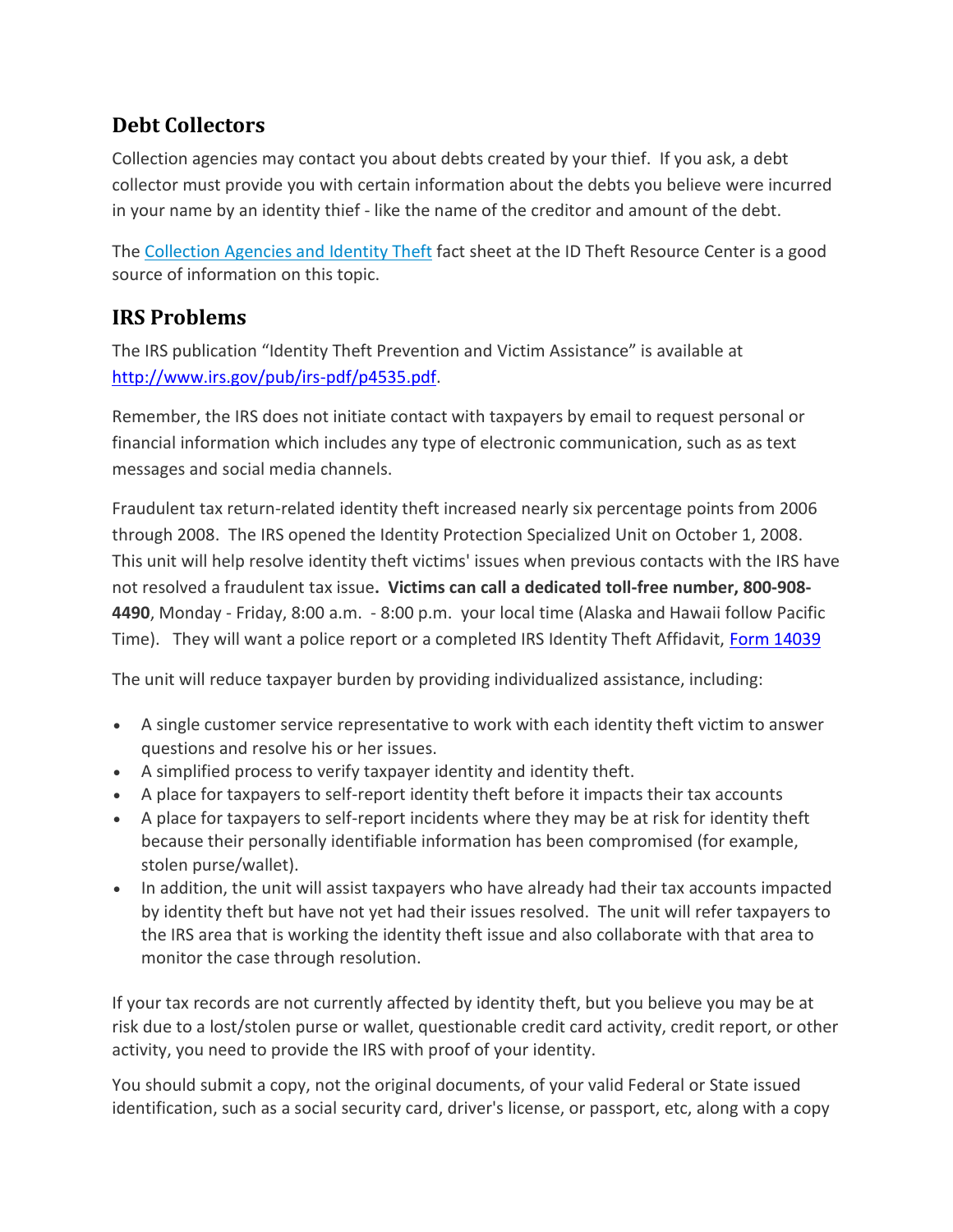of a police report or Federal Trade Commission Identity Theft Affidavit. If the FTC Affidavit (, [Form 14039\)](http://www.irs.gov/pub/irs-pdf/f14039.pdf) is not notarized, a witness (non-relative) must sign it.

Please send these documents using one of the following options:

Mailing address: Internal Revenue Service P.O. Box 9039 Andover, MA 01810-0939

FAX: Note that this is not a toll-free fax number 1-978-247-9965

#### **Mail Theft**

Submit a [complaint](http://ehome.uspis.gov/mailtheft/idtheft.aspx) to the U.S. Post Office if you suspect your identity thief used your mail.

#### **Credit Freeze**

A credit freeze, also known as a security freeze, provides a method to prevent anyone from looking at your credit report without your involvement. You have to provide a personal identification number (PIN) to the credit bureau to "thaw" out your credit report and allow access by someone you authorize. This will stop your thief from applying for new credit where a merchant requires a credit report to authorize credit.

You have to contact each credit bureau where you want to implement a credit freeze. How much does it cost? The laws controlling the cost to freeze and thaw your credit account vary from state to state. It's free for identity theft victims in most states. Get your police report to prove that you are an ID theft victim and you may get this protection for free. Visit this [Consumer's](http://www.consumersunion.org/campaigns/learn_more/003484indiv.html) Union site to read about laws for your state.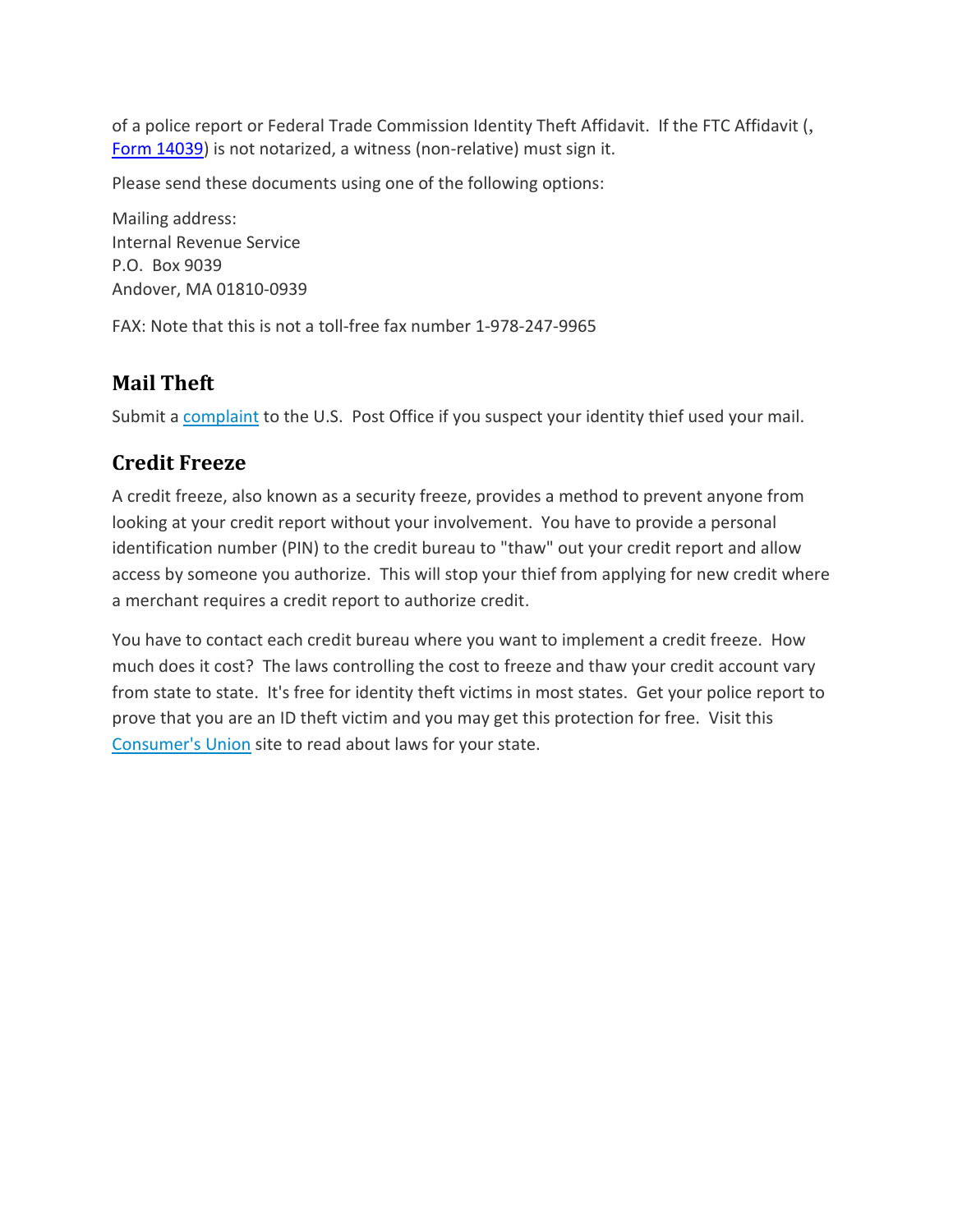# **Stolen Passport**

You can report a stolen or lost passport by phone or submitting a **[DS-64](http://www.state.gov/documents/organization/212245.pdf) form** through the mail.

| Phone | Call 1-877-487-2778. Operators are available 8 A.M. to 10 P.M. ET Monday-Friday,<br>excluding federal holidays |                                                                                                                                                                                                                                                       |  |
|-------|----------------------------------------------------------------------------------------------------------------|-------------------------------------------------------------------------------------------------------------------------------------------------------------------------------------------------------------------------------------------------------|--|
| Mail  | to:                                                                                                            | Complete, sign and submit Form DS-64: Statement Regarding a Lost or StolenPassport<br>U.S. Department of State<br><b>Passport Services</b><br><b>Consular Lost/Stolen Passport Section</b><br>1111 19th Street, NW, Suite 500<br>Washington, DC 20036 |  |

#### **Stolen Driver License**

Report your stolen license to the police. Bring your police report to your local driver license bureau and try to convince them to declare the stolen license as fraudulent and issue you a new driver license number. You may encounter resistance. The driver license bureau may want proof that your license was used in a crime.

Getting the stolen license identified as fraudulent may prevent the thief from opening a financial account in your name and may lead to an arrest if he presents your license to a police officer during a traffic stop or other situation.

# **Stolen Birth Certificate**

Make a police report to have proof you reported the theft.

Report a stolen or lost birth certificate to the agency that maintains the record of your birth such as the Bureau of Vital Statistics that serves the town where you were born. Some states will flag your record to require a picture ID for future issuance of records in an effort to protect you from identity theft.

## **Stolen Social Security Card**

Social Security does not take reports of a lost or stolen Social Security cards or numbers. If you have lost your card, you may apply for a replacement but Social Security takes no action just because it has been lost or stolen.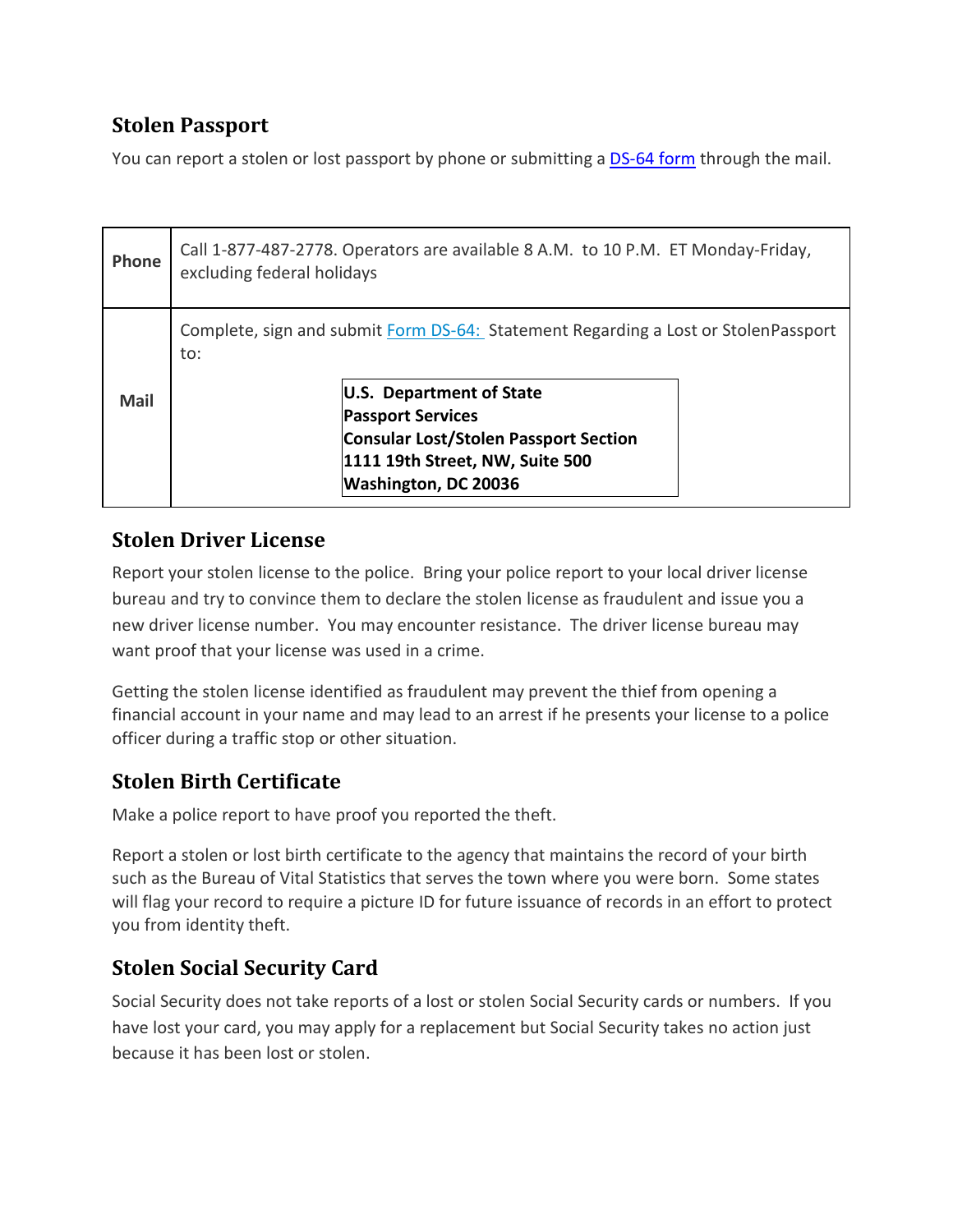#### **Follow up**

Keep excellent records and follow up on actions to ensure problems are resolved. Getting fraudulent entries cleared from your credit reports can be a slow and frustrating process. Be patient, but persistent. The Fair Credit [Reporting](http://www.consumer.ftc.gov/sites/default/files/articles/pdf/pdf-0111-fair-credit-reporting-act.pdf) Act provides regulations on the process of correcting credit report errors.

# Mobile Security

Most everyone you know has some type of mobile device. Smart phones, tablets, and iPads are everywhere and so is the sensitive data that is stored or transmitted by these devices.

We need to maintain the same level of security on mobile devices as we do with other forms of communication and information management.

#### **I Know Where You Are**

#### **Geotagging**

Most smart phones have the ability to "geotag" pictures taken with the phone. The exact latitude and longitude can be embedded in the picture itself. Geotagging can be a great feature if you want to remember the exact location where you took a picture. Unfortunately, criminals can use geotagging information and other public information to "cybercase" you.

Let's say you are posting a picture of an expensive television on Craig's list. You may not display your home address, but the geotagging you left in the picture will identify the exact location. Your ad may also state to call after 5PM which could indicate you're not home until after that time. This is helpful information for your burglar.

Search on the Internet for "How to disable geotagging" for your phone and other mobile devices you take pictures with. Only turn geotagging on when you want to capture the exact location of the picture.

Geotagging and other data is part of the "Exchangeable Image File Format" known as Exif data. Search for Exif software to view, manage, and remove Exif data from your photos you post on public sites. You can find Exif tools in the Apple iTunes and Google Play Store as well as browser add-ons.

#### **I'm on Vacation**

It's fun to share your travel photos on Facebook and other social media sites. It's also valuable information for burglars. Consider waiting until your return to post about the vacation you just finished.